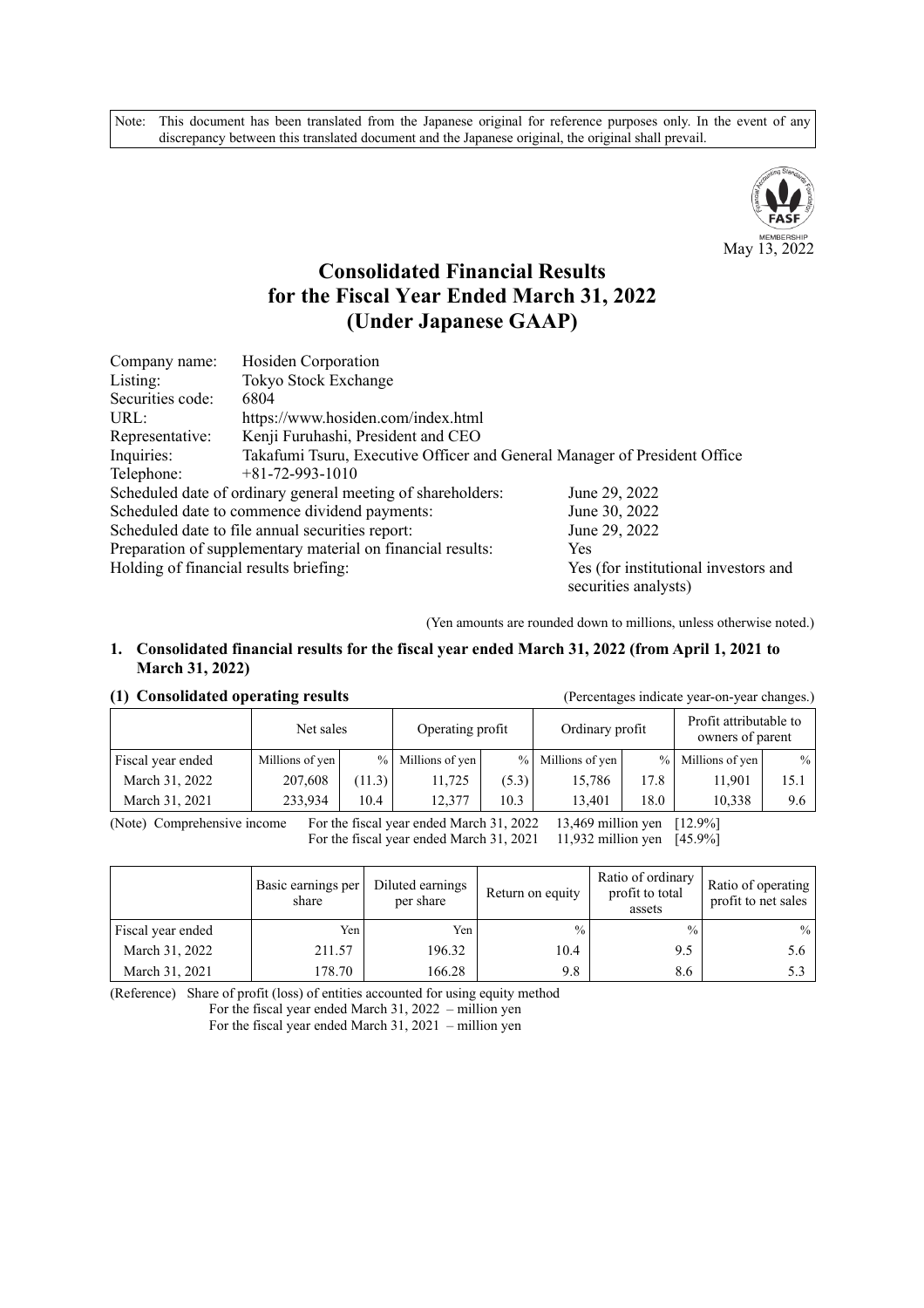### **(2) Consolidated financial position**

|                | Total assets    | Net assets      | Equity-to-asset ratio | Net assets per share |  |
|----------------|-----------------|-----------------|-----------------------|----------------------|--|
| As of          | Millions of yen | Millions of yen | $\frac{0}{0}$         | Yen                  |  |
| March 31, 2022 | 171,525         | 119,533         | 69.7                  | 2,175.11             |  |
| March 31, 2021 | 161,894         | 109,250         | 67.5                  | 1,935.14             |  |

(Reference) Equity

As of March 31, 2022 119,533 million yen As of March 31, 2021 109,250 million yen

### **(3) Consolidated cash flows**

|                   | Cash flows from<br>operating activities | Cash flows from<br>investing activities | Cash flows from<br>financing activities | Cash and cash<br>equivalents at end of<br>period |
|-------------------|-----------------------------------------|-----------------------------------------|-----------------------------------------|--------------------------------------------------|
| Fiscal year ended | Millions of yen                         | Millions of yen                         | Millions of yen                         | Millions of yen                                  |
| March 31, 2022    | (1,230)                                 | (3,059)                                 | (3,748)                                 | 62,479                                           |
| March 31, 2021    | 12,590                                  | (2,360)                                 | (3,860)                                 | 69,522                                           |

#### **2. Cash dividends**

|                                                    |                          |                           | Annual dividends per share |                    |       | Total cash           |                                | Ratio of<br>dividends to<br>net assets<br>(Consolidated) |  |
|----------------------------------------------------|--------------------------|---------------------------|----------------------------|--------------------|-------|----------------------|--------------------------------|----------------------------------------------------------|--|
|                                                    | First<br>quarter-<br>end | Second<br>quarter-<br>end | Third<br>quarter-<br>end   | Fiscal<br>year-end | Total | dividends<br>(Total) | Payout ratio<br>(Consolidated) |                                                          |  |
|                                                    | Yen                      | Yen                       | Yen                        | Yen                | Yen   | Millions of yen      | $\frac{0}{0}$                  | $\frac{0}{0}$                                            |  |
| Fiscal year ended<br>March 31, 2021                |                          | 10.00                     |                            | 15.00              | 25.00 | 1,431                | 13.8                           | 1.4                                                      |  |
| Fiscal year ended<br>March 31, 2022                |                          | 10.00                     |                            | 55.00              | 65.00 | 3,587                | 30.1                           | 3.1                                                      |  |
| Fiscal year ending<br>March 31, 2023<br>(Forecast) |                          | 23.00                     |                            | 23.00              | 46.00 |                      | 29.7                           |                                                          |  |

(Note) Revision of cash dividend forecast most recently announced: Yes

### **3. Consolidated financial results forecasts for the fiscal year ending March 31, 2023 (from April 1, 2022 to March 31, 2023)**

| (Percentages indicate year-on-year changes.) |                    |               |                    |               |                    |               |                                            |               |                                |  |  |
|----------------------------------------------|--------------------|---------------|--------------------|---------------|--------------------|---------------|--------------------------------------------|---------------|--------------------------------|--|--|
|                                              | Net sales          |               | Operating profit   |               | Ordinary profit    |               | Profit attributable to<br>owners of parent |               | Basic<br>earnings per<br>share |  |  |
|                                              | Millions of<br>yen | $\frac{0}{0}$ | Millions of<br>yen | $\frac{0}{0}$ | Millions of<br>yen | $\frac{0}{0}$ | Millions of<br>yen                         | $\frac{0}{0}$ | Yen                            |  |  |
| Six months ending<br>September 30, 2022      | 89,000             | (8.0)         | 4,200              | (36.3)        | 4.700              | (36.6)        | 3,600                                      | (39.9)        | 65.51                          |  |  |
| Full year                                    | 210,000            | 1.2           | 10,000             | (14.7)        | 11,000             | (30.3)        | 8,500                                      | (28.6)        | 154.67                         |  |  |

Financial results forecasts are based on the assumption of a foreign exchange rate of 125 yen per U.S. dollar.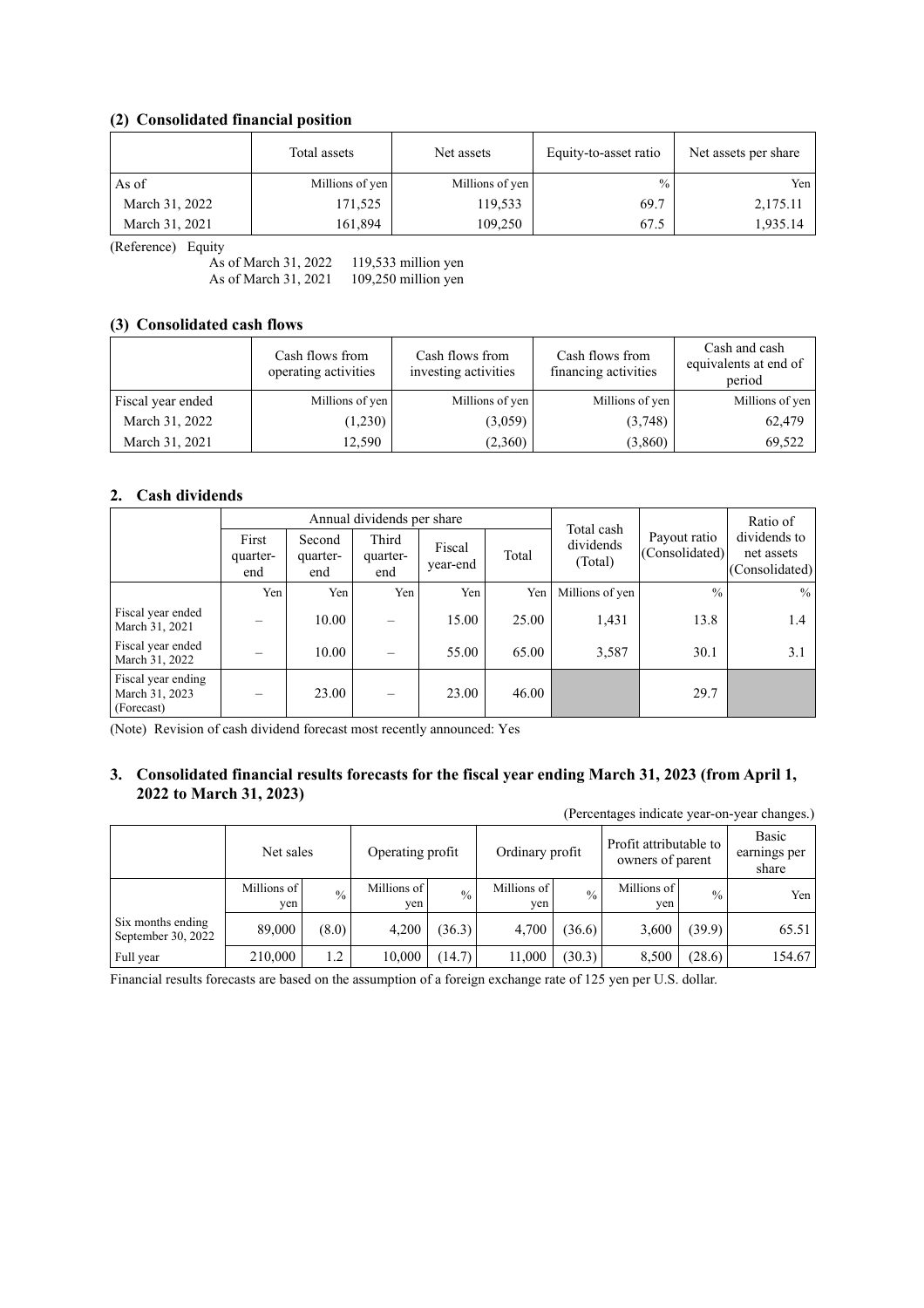#### **Notes**

(1) Changes in significant subsidiaries during the period (changes in specified subsidiaries resulting in the change in scope of consolidation): None

Newly included: – companies (Company name) Excluded: – companies (Company name)

- (2) Changes in accounting policies, changes in accounting estimates, and restatement
	- (i) Changes in accounting policies due to revisions to accounting standards and other regulations: Yes
	- (ii) Changes in accounting policies due to other reasons: None
	- (iii) Changes in accounting estimates: None
	- (Note) For details, please refer to "4. Consolidated financial statements and significant notes thereto, (5) Notes to consolidated financial statements (Changes in accounting policies)."

#### (3) Number of issued shares (common shares)

(i) Total number of issued shares at the end of the period (including treasury shares)

| As of March 31, 2022 | $64,710,084$ shares |
|----------------------|---------------------|
| As of March 31, 2021 | $67,710,084$ shares |

(ii) Number of treasury shares at the end of the period

| As of March 31, 2022 | $9,755,041$ shares |
|----------------------|--------------------|
| As of March 31, 2021 | 11,253,893 shares  |

(iii) Average number of shares outstanding during the period

| Fiscal year ended March 31, 2022 | 56,255,530 shares |
|----------------------------------|-------------------|
| Fiscal year ended March 31, 2021 | 57,856,544 shares |

#### **(Reference) Overview of non-consolidated financial results**

**1. Non-consolidated financial results for the fiscal year ended March 31, 2022 (from April 1, 2021 to March 31, 2022)** 

|  | (1) Non-consolidated operating results |  |  |
|--|----------------------------------------|--|--|
|--|----------------------------------------|--|--|

#### (Percentages indicate year-on-year changes.)

|                   | Net sales       |       | Operating profit  |      | Ordinary profit   |      | Profit          |       |
|-------------------|-----------------|-------|-------------------|------|-------------------|------|-----------------|-------|
| Fiscal year ended | Millions of yen |       | % Millions of yen |      | % Millions of yen | $\%$ | Millions of yen | $\%$  |
| March 31, 2022    | 161.003         | 18.3) | 6,775             | 0.9  | 11.424            | 36.3 | 14.064          | 52.8  |
| March 31, 2021    | 197,085         | 18.0  | 6,717             | 33.0 | 8.381             | 47.0 | 9.206           | 101.6 |

|                   | Basic earnings per<br>share | Diluted earnings per<br>share |
|-------------------|-----------------------------|-------------------------------|
| Fiscal year ended | Yen.                        | Yen                           |
| March 31, 2022    | 250.01                      | 232.03                        |
| March 31, 2021    | 159.13                      | 148.05                        |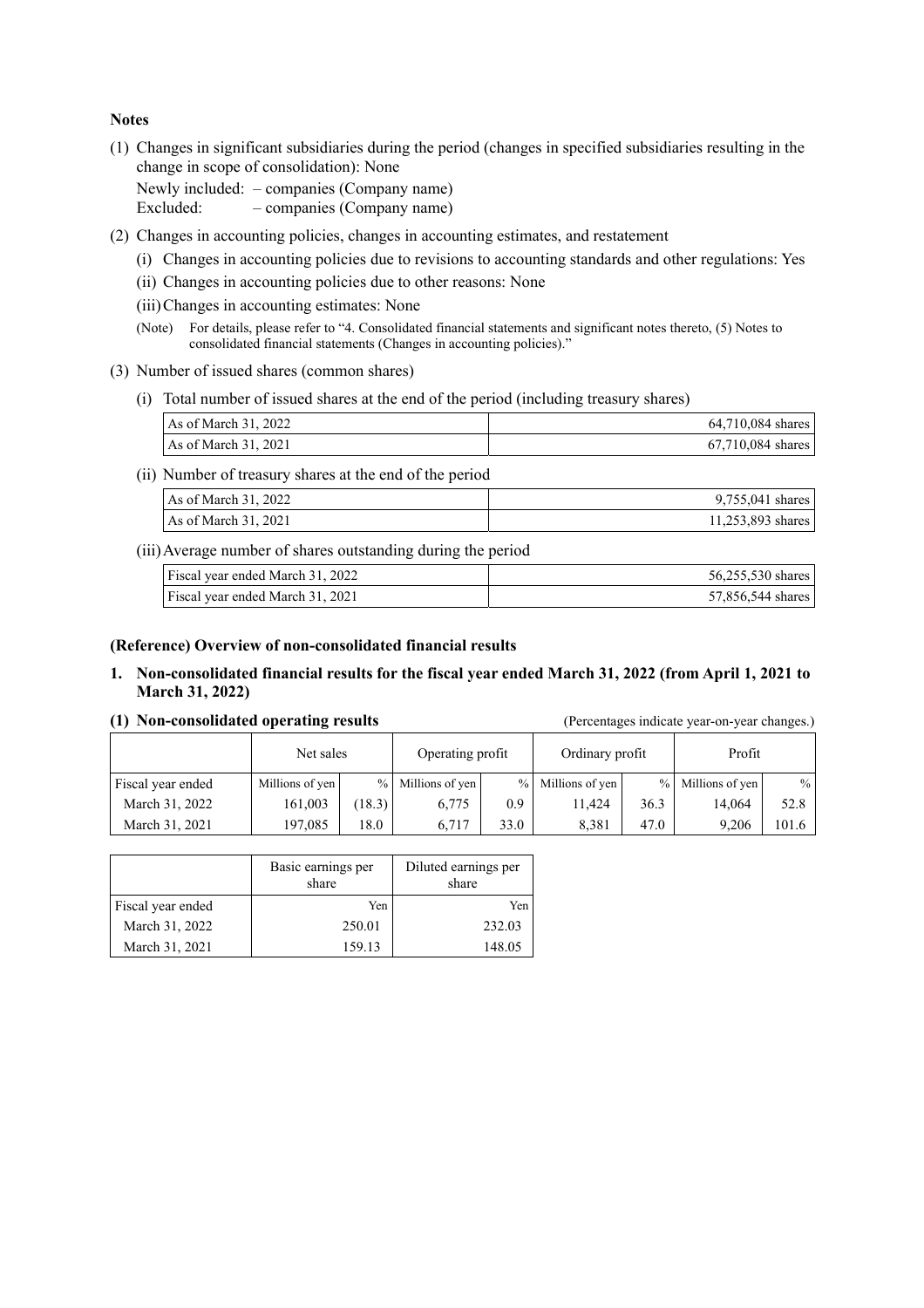**(2) Non-consolidated financial position** 

|                | Total assets    | Net assets      | Equity-to-asset ratio | Net assets per share |
|----------------|-----------------|-----------------|-----------------------|----------------------|
| As of          | Millions of yen | Millions of yen | $\frac{0}{0}$         | Yen                  |
| March 31, 2022 | 133,435         | 88,939          | 66.7                  | 1,618.40             |
| March 31, 2021 | 131,109         | 78,137          | 59.6                  | 1,384.03             |

(Reference) Equity

As of March 31, 2022 88,939 million yen As of March 31, 2021 78,137 million yen

#### Notes:1. Financial results reports are exempt from audit conducted by certified public accountants or an audit corporation.

2. Explanation on proper use of earnings forecasts, and other special matters

The forward-looking statements about the future financial results of this document are future forecasts based on the judgment of Hosiden Corporation (the "Company") taking into account the information currently available, and the Company does not intend to make a warranty of their achievement. These forward-looking statements contain various potential risks and uncertainties, and actual results may be materially different from the forward-looking statements due to various material factors. Therefore, the Company asks not to depend highly on these forward-looking statements. For preconditions for earnings forecasts and other related matters, please refer to 1. Overview of operating results, etc., (4) Future outlook on page 4 of the attached document.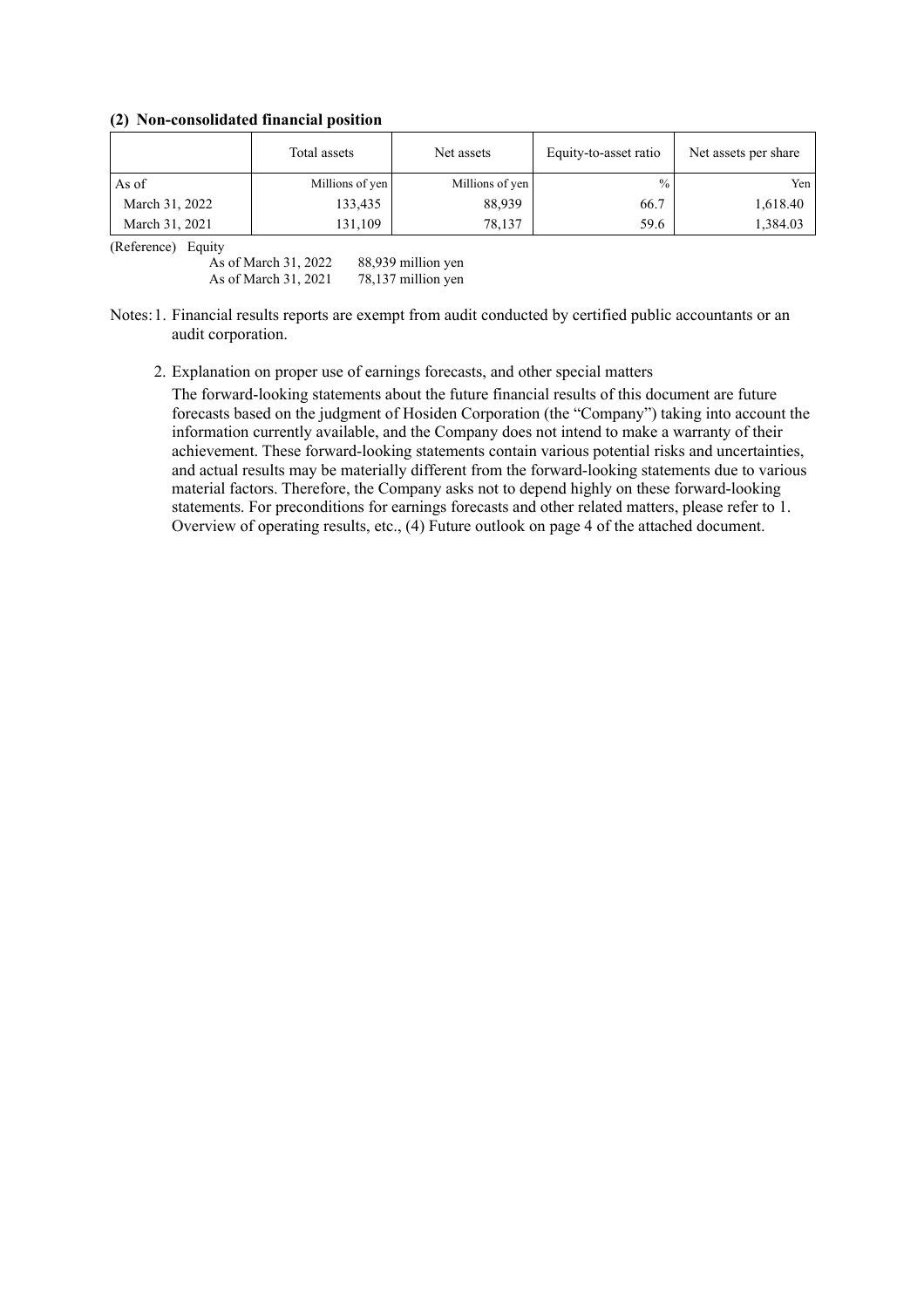# **Contents of the attachment**

# **Index**

| 1.      |                                                                                                  |  |
|---------|--------------------------------------------------------------------------------------------------|--|
|         |                                                                                                  |  |
|         |                                                                                                  |  |
|         |                                                                                                  |  |
|         |                                                                                                  |  |
|         | (5) Basic policy on profit distribution and dividends for the current and next fiscal years  4   |  |
|         |                                                                                                  |  |
| 2.      |                                                                                                  |  |
|         |                                                                                                  |  |
|         |                                                                                                  |  |
|         |                                                                                                  |  |
| 3.      |                                                                                                  |  |
| 4.      |                                                                                                  |  |
|         |                                                                                                  |  |
|         | (2) Consolidated statements of income and consolidated statements of comprehensive income  11    |  |
|         |                                                                                                  |  |
|         |                                                                                                  |  |
|         |                                                                                                  |  |
|         |                                                                                                  |  |
|         | Significant matters serving as the basis for preparation of consolidated financial statements 16 |  |
|         |                                                                                                  |  |
|         |                                                                                                  |  |
|         |                                                                                                  |  |
| $5_{-}$ |                                                                                                  |  |
|         |                                                                                                  |  |
|         |                                                                                                  |  |
|         |                                                                                                  |  |
|         |                                                                                                  |  |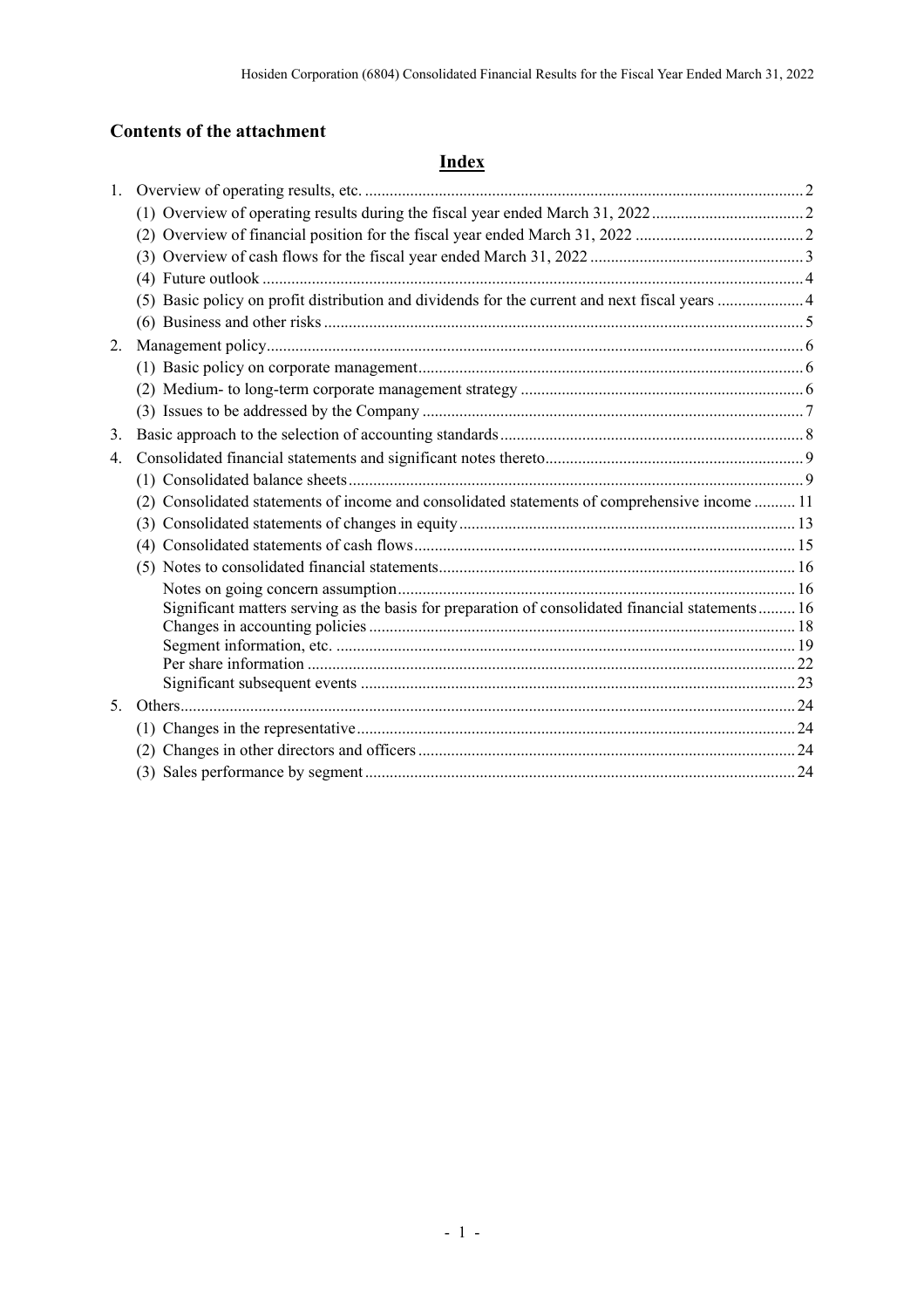### **1. Overview of operating results, etc.**

### **(1) Overview of operating results during the fiscal year ended March 31, 2022**

During the fiscal year ended March 31, 2022 (from April 2021 to March 2022), the world economy continued to recover, but with less momentum, as the wave of increases and decreases in the novel coronavirus disease ("COVID-19") continued. Furthermore, since the beginning of the fourth quarter of the period, countries have imposed economic sanctions in response to Russia's invasion of Ukraine, resulting in soaring prices of resources and food, which particularly affected the European economy to a great extent. In the U.S., the economy has been recovering steadily, supported by strong employment conditions and consumer spending, but this may slow down due to official rate hikes. For the Japanese economy, differences in monetary policies between Japan and the U.S. have caused a sharp depreciation of the yen, resulting in an acceleration of import prices driven by high resource prices, which put intense downward pressure on personal consumption and made the future outlook uncertain.

In the electronic component industry to which the Company group (the "Group") belongs, in the automotive-related business, semiconductor shortages that have continued since the previous fiscal year have not yet subsided, and automobile manufacturers have been forced to make adjustments in production accordingly. While the 5G-related device business has been driving the segment, the mobile communication-related business also faces semiconductor shortages, and the recovery of situation is uncertain. With shortages of semiconductors and other electronic components, soaring raw material prices, and the prospect of a resolution of logistics disruptions and contraction of the spread of COVID-19 not in sight, the overall business outlook remains uncertain.

Under such circumstances, the Group decreased net sales as a whole. Specifically, mobile communications-related and automotive-related businesses increased, but the amusement-related business decreased, affected by the temporary shutdown of the Group's mainstay overseas plants due to the lockdown policy of overseas governments caused by COVID-19.

During the fiscal year under review, as a result, consolidated net sales was 207,608 million yen (down 11.3% year on year). With regard to profits, the Group posted operating profit of ¥11,725 million (down 5.3% year on year), ordinary profit of 15,786 million yen (up 17.8% year on year) with foreign exchange gains of 3,558 million yen in line with foreign exchange fluctuations, and profit attributable to owners of parent of 11,901 million yen (up 15.1% year on year).

Net sales by segment for the fiscal year under review are as follows:

The electro-mechanical components segment was 177,211 million yen (down 12.9% year on year) due to an increase in the mobile communications-related business and a decrease in the amusement-related business.

The acoustic components segment was 13,817 million yen (up 11.6% year on year) due to a decrease in the mobile communications-related business and an increase in the automotive-related business.

The display components segment was 8,431 million yen (down 1.4% year on year) due to an increase in the automotive-related business and a decrease in home appliances-related business.

The applied equipment and other segment was 8,147 million yen (down 14.5% year on year) due to a decrease in the health device-related business.

### **(2) Overview of financial position for the fiscal year ended March 31, 2022**

At the end of the fiscal year under review, total assets increased 9,630 million yen from the end of the previous fiscal year to 171,525 million yen mainly due to increases in inventories, property, plant and equipment despite decreases in cash and deposits and securities. Total liabilities decreased 652 million yen from the end of the previous fiscal year to 51,991 million yen mainly due to decreases in trade payables despite increases in other current liabilities.

Net assets increased 10,282 million yen from the end of the previous fiscal year to 119,533 million yen mainly due to an increase in retained earnings, resulting in an equity-to-asset ratio of 69.7%.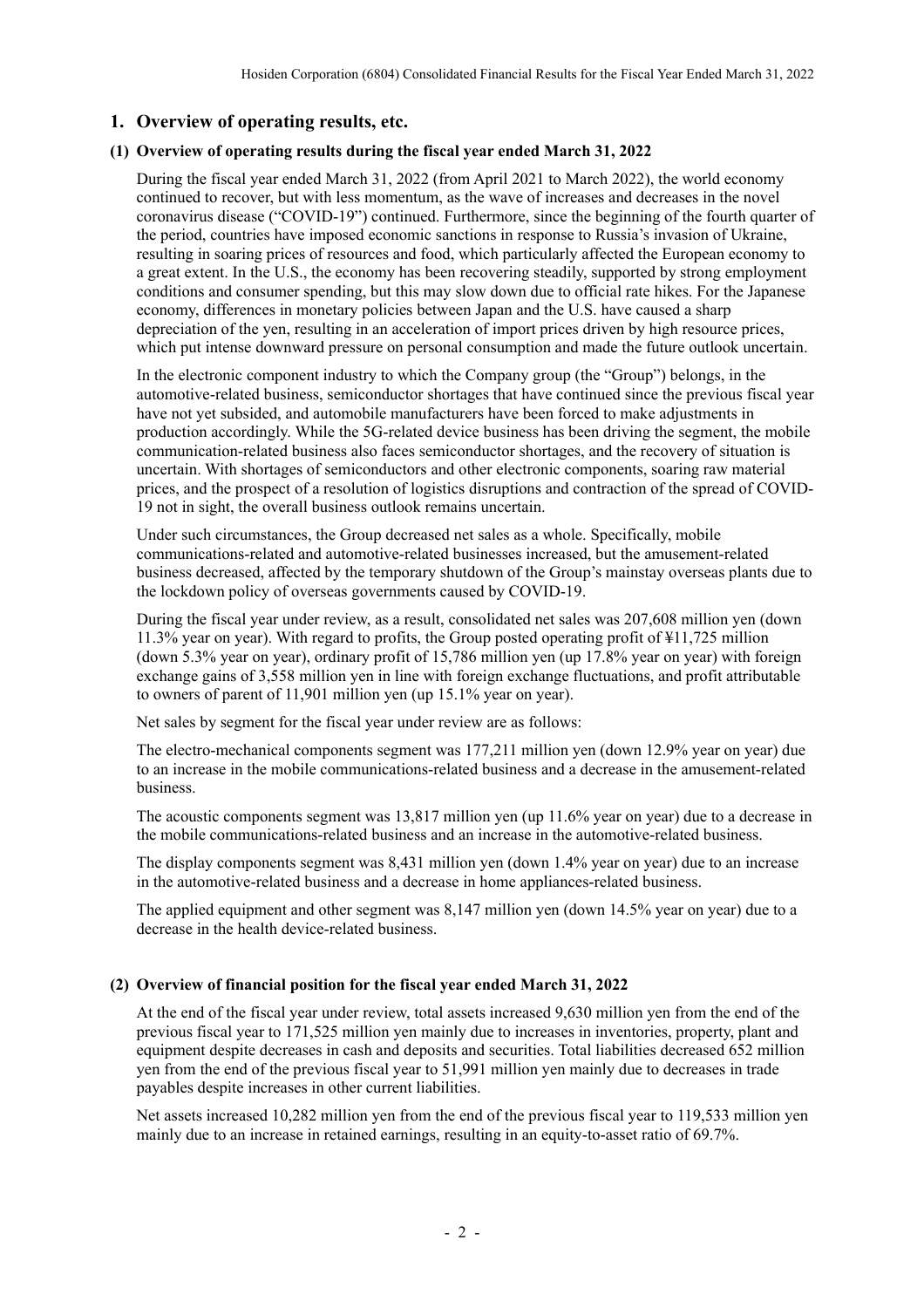### **(3) Overview of cash flows for the fiscal year ended March 31, 2022**

At the end of the fiscal year under review, cash and cash equivalents (the "net cash") decreased 7,042 million yen from the end of the previous fiscal year to 62,479 million yen (an increase of 6,873 million yen in the previous fiscal year).

The status of respective cash flows during the fiscal year under review and their factors are as follows:

#### Cash flows from operating activities

Net cash provided by operating activities decreased 1,230 million yen (an increase of 12,590 million yen in the previous fiscal year). This was mainly due to profit before income taxes of 16,306 million yen (profit before income taxes of 13,330 million yen in the previous fiscal year), depreciation of 3,185 million yen (3,136 million yen in the previous fiscal year), a decrease in trade receivables of 2,183 million yen (a decrease of 932 million yen in the previous year), an increase in inventories of 13,115 million yen (an increase of 3,809 million yen in the previous fiscal year), a decrease in trade payable of 7,274 million yen (an increase of 2,022 million yen in the previous fiscal year), an increase in other liabilities of 1,687 million yen (an increase of 250 million yen in the previous fiscal year), and income taxes paid of 3,942 million yen (3,063 million yen in the previous fiscal year).

#### Cash flows from investing activities

Net cash used in investing activities decreased 3,059 million yen (a decrease of 2,360 million yen in the previous fiscal year). This was mainly due to purchase of property, plant and equipment of 3,823 million yen (2,663 million yen in the previous fiscal year).

### Cash flows from financing activities

Net cash used in financing activities decreased 3,748 million yen (a decrease of 3,860 million yen in the previous fiscal year). This was mainly due to purchase of treasury shares of 1,775 million yen (1,987 million yen in the previous fiscal year) and dividends paid of 1,411 million yen (1,461 million yen in the previous fiscal year).

|                                                                 | As of March<br>31, 2018 | As of March<br>31, 2019 | As of March<br>31, 2020 | As of March<br>31, 2021 | As of March<br>31, 2022 |
|-----------------------------------------------------------------|-------------------------|-------------------------|-------------------------|-------------------------|-------------------------|
| Equity-to-asset ratio $(\%)$                                    | 63.0                    | 70.5                    | 67.1                    | 67.5                    | 69.7                    |
| Equity-to-asset ratio based on market<br>capitalization $(\% )$ | 58.5                    | 40.6                    | 29.4                    | 40.3                    | 37.1                    |
| Cash flows/interest-bearing debt ratio<br>(years)               | 4.0                     | 0.5                     | 5.6                     | 0.9                     |                         |
| Interest coverage ratio (times)                                 | 28.2                    | 219.8                   | 20.4                    | 166.1                   |                         |

#### Cash flow indicators

(Formula) Equity-to-asset ratio = Equity / Total assets

Equity-to-asset ratio based on market capitalization = Market capitalization / Total assets Cash flows/interest-bearing debt ratio = Interest-bearing debt / Cash flows from operating activities Interest coverage ratio = Cash flows from operating activities / Interest payment Notes:

1. Each indicator is calculated based on consolidated financial values.

- 2. Market capitalization is calculated by multiplying closing stock price at the end of the period by total number of issued shares at the end of the period (deducting treasury shares).
- 3. Interest-bearing debt represents all of the debt that bears interest of the entire debt recorded in the consolidated balance sheet.
- 4. Interest payment represents the interest paid in the consolidated statement of cash flows.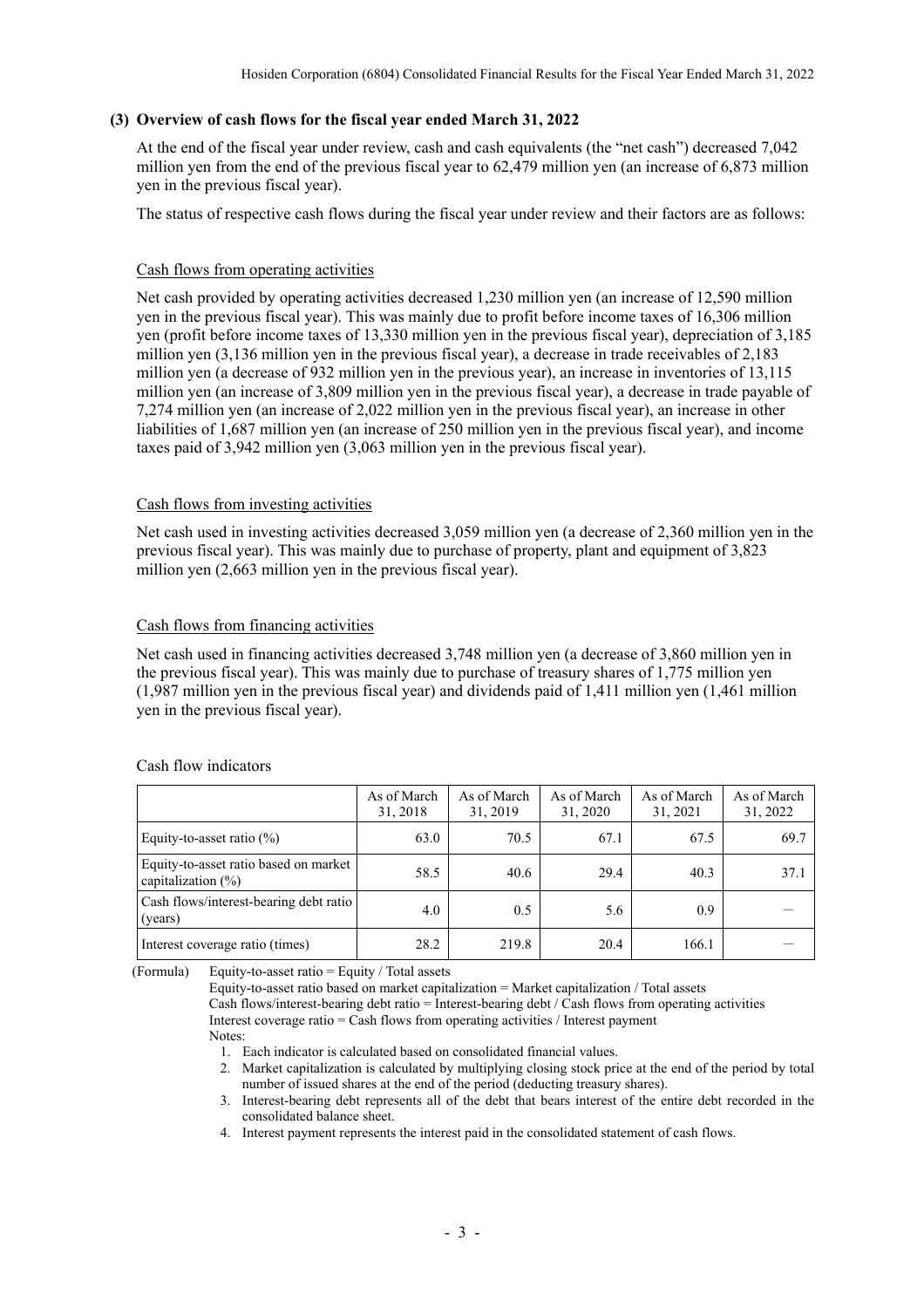### **(4) Future outlook**

The future world economy remains uncertain as the spread of COVID-19, shortages of semiconductors, soaring prices of resources, and logistics disruption have not yet subsided. Furthermore, the Russia-Ukraine issue seems to take a long time to be resolved, as a result of which, above mentioned situations become more critical. Although the Group has no production facilities and no direct sales partners in Russia or Ukraine, due to customers' plant shutdowns caused by supply chain disruptions, the Company is experiencing a decline in demand for its products.

With regard to its financial results, the Company forecasts a recovery in the amusement-related business, but in the automotive-related and mobile communication-related businesses, forecasts are uncertain due to the above impacts in the markets. The Company expects medical/health-related and IoE-related (Internet of Everything: everything is connected to the Internet) businesses to grow. However, soaring prices of materials such as semiconductors, other electronic components, and raw materials and disruptions in logistics are expected to give downward pressure on profits. Under such circumstances, the Company forecasts the following consolidated financial results for the fiscal year ending March 31, 2023.

Outlook for consolidated financial results

| Net sales                               | $210,000$ million yen (up 1.2% year on year)    |
|-----------------------------------------|-------------------------------------------------|
| Operating profit                        | 10,000 million yen (down 14.7% year on year)    |
| Ordinary profit                         | 11,000 million yen (down $30.3\%$ year on year) |
| Profit attributable to owners of parent | 8,500 million yen (down 28.6% year on year)     |

The above outlook for consolidated financial results is based on the assumption of a foreign exchange rate of 125 yen per U.S. dollar.

Notes on forecasts of financial results, etc.

The forward-looking statements about the future financial results of this document are future forecasts based on the judgment of the Company taking into account the information currently available, and the Company does not intend to make a warranty of their achievement. These forward-looking statements contain various potential risks and uncertainties, and actual results may be materially different from the forward-looking statements due to various factors. Therefore, the Company asks for not to depend highly on these forward-looking statements.

### **(5) Basic policy on profit distribution and dividends for the current and next fiscal years**

The Company considers the return of profits to shareholders as one of its key policies. Meanwhile, in order to enhance corporate value, the Company needs to implement research and development, investments in production facilities and other activities that keep pace with rapid technological innovations. Therefore, the Company will strive to bolster its financial position through increasing business income and ensuring internal reserves, etc., from the long-term perspective, and aim to maintain a payout ratio of approximately 30% based on consolidated financial results on the premise of a stable business environment.

Based on the basic policy on profit distribution, the Company plans to pay a fiscal year-end dividend of 55 yen per share for the fiscal year under review. As a result, the annual dividends for the fiscal year under review will be 65 yen per share, including the interim dividend (10 yen per share).

For the next year, based on the basic policy on profit distribution, the Company also plans to pay a dividend of 46 yen per share (an interim dividend of 23 yen and a year-end dividend of 23 yen).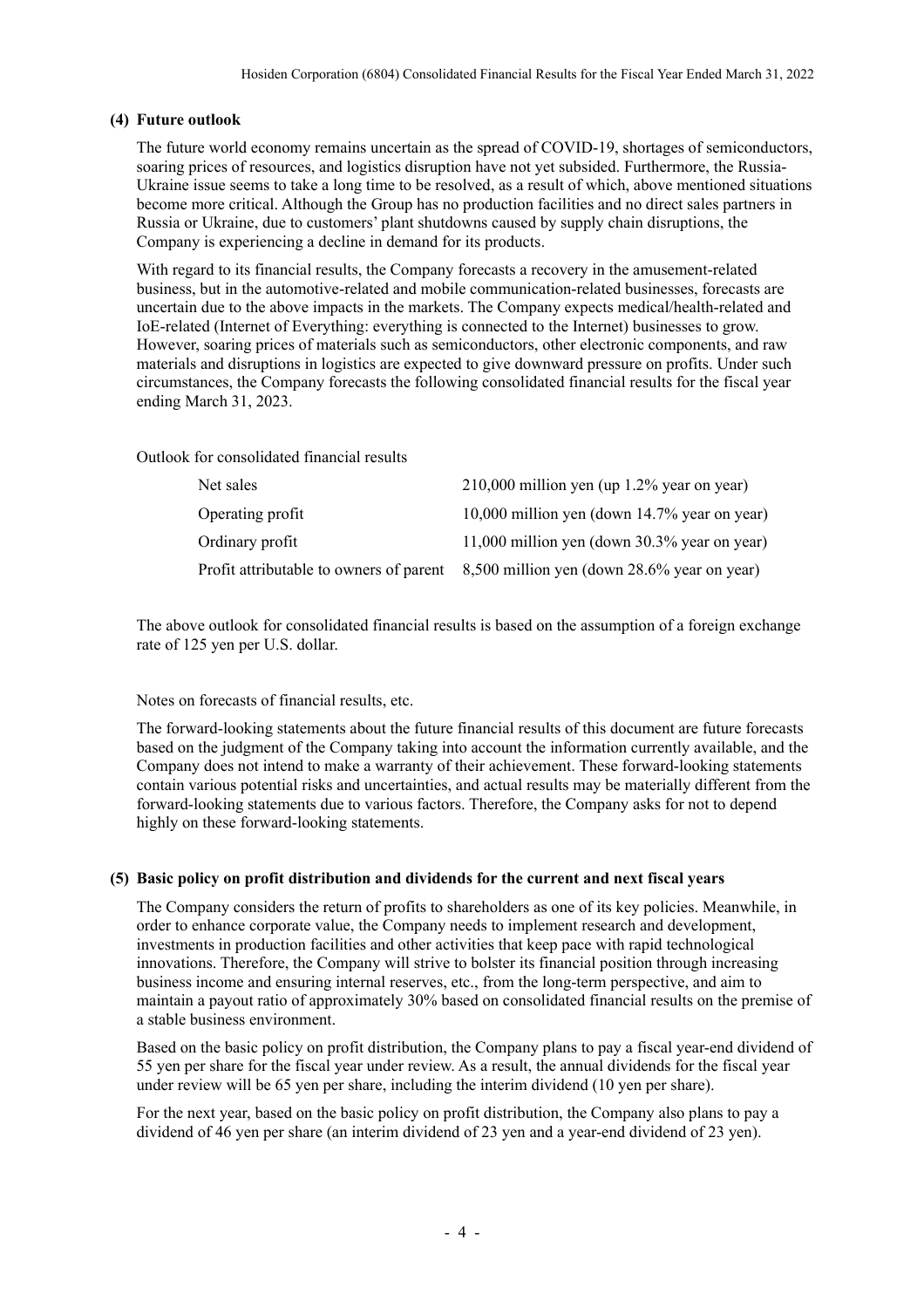### **(6) Business and other risks**

The Group operates global businesses with production, sales and development bases around the world. The electronic component industry, to which the Group belongs, is significantly affected by the world's economic trends, witnesses drastic technological innovations and market price fluctuations, and has fierce competition relating to product development and customer acquisition among competitors.

Therefore, business risks surrounding the Group include economic situations of Japan and the rest of the world, development and offering of the Company's new products and demand trend in the market, concentration on major customer groups, increased sales ratio of amusement-related field and order trend thereof, decreasing sales prices, price competitions with other companies, rapid change of the electronic device-related technology, price fluctuations of semiconductors and other electronic components and short supply thereof, logistics disruption, inventory risks, litigation risks, transfer pricing taxation system and other tax issues, intellectual property rights, litigation risks such as product quality issues (PL, recalls and others), regulations on environmentally controlled substances, fund shortage caused by financial contraction, falling price of investment securities held, falling valuations of non-current assets caused by decreasing profitability, foreign exchange rate fluctuations, regulations and revisions of laws and regulations, etc., destruction or falsification of critical data or information leak due to cyberattacks, overseas business-related risks, labor shortage and soaring labor costs relating to the production, war, riot, terrorism, climate change, outbreak of a pandemic such as COVID-19, damages caused by large-scale disasters such as fire, earthquake, tidal wave, wind and flood damages and nuclear accident, events adversely affecting the markets where the Company operates business and its supply chains, increasing costs relating to carbon neutrality, contributions to SDGs and ESG management, and aging population. In addition, the factors affecting financial results, etc. are not limited to these above factors.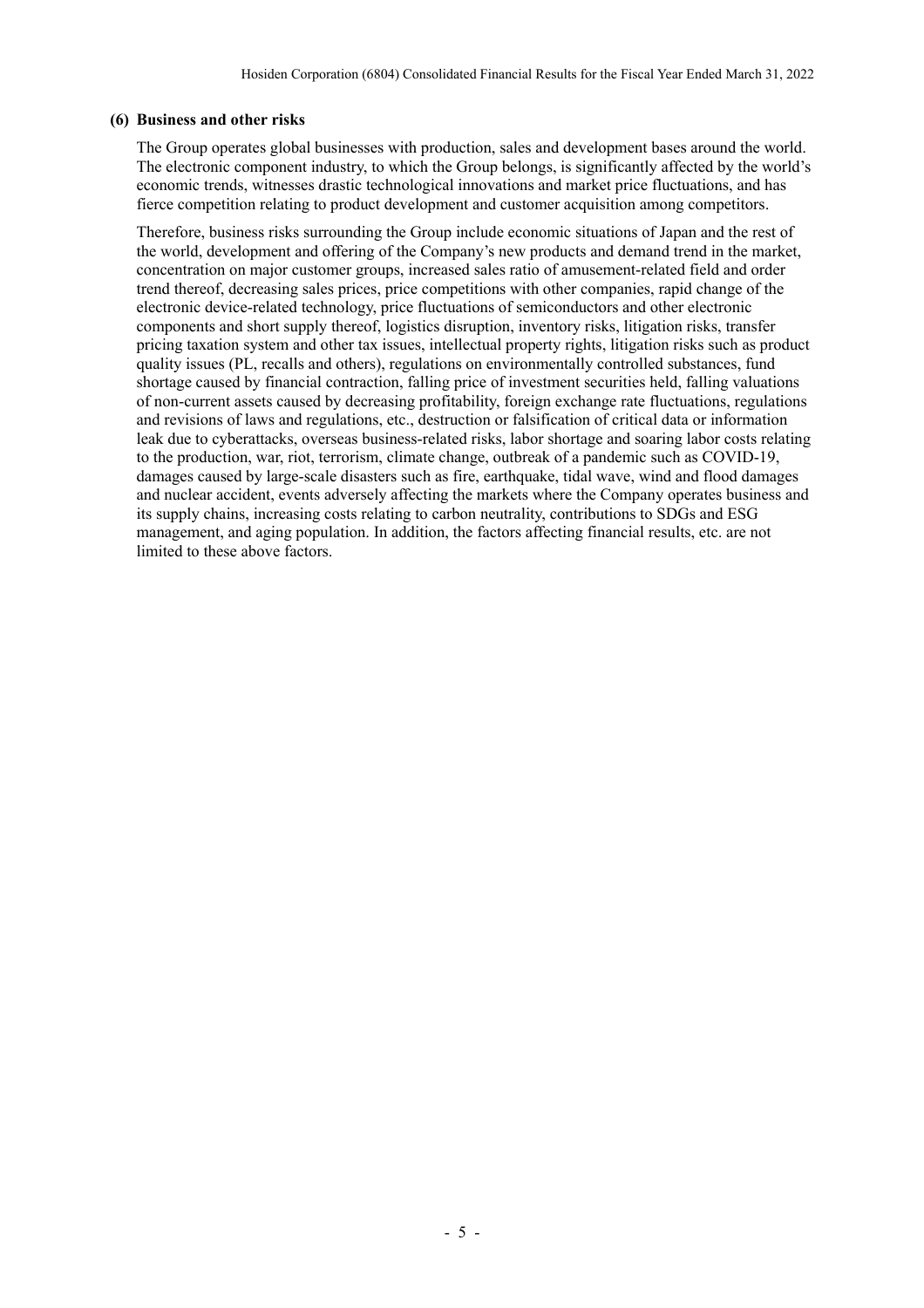### **2. Management policy**

The Company and each group company share the following management policy of the Company and aim to enhance corporate value through increasing the Group's management efficiency as a whole.

### **(1) Basic policy on corporate management**

The Company has contributed to the development of the electronics market by timely supplying highquality and sought-after products, which are backed by advanced technology and a complete quality management system, to the market at all times as an electronic component manufacturer.

Moving forward, while the electronics market becomes sophisticated and diversified in line with the rapid development of AI technology utilizing clouds, advanced driver-assistance system (ADAS) technology and other technologies, the Company will make progress as a company that supports customers' corporate strategies with its unique advanced technology.

The Company will support the businesses of users and contribute to the development of the global electronics markets by analyzing latest information globally and proposing its unique next-generation technology.

In terms of its environmental activities, the Company has acquired ISO 14001 certification in all its production bases and promotes earth-friendly activities. The Company will promote the reduction and total abolition of environmentally controlled substances for its products, reduce their energy consumption and sizes, and take measures to reduce the environmental burden including carbon neutrality.

### **(2) Medium- to long-term corporate management strategy**

The electronics industry, to which the Company belongs, is rapidly changing due to a dizzying pace of technological innovations such as digitalization and networking, and new promising products and technologies are created one after another there. The smartphone, tablet device and Internet-related devices are expected to witness the progress of high-speed communications and advanced features including 5G, and grow further while combined with traditional consumer electronics/AV and gaming markets, and have come into wider use rapidly. CASE\* and ADAS, or trends in the automotive industry, support the growth of onboard electronic devices, and thus the circle of electronic component devices is expanding. In addition, medical/health/cosmetics device-related and IoE-related (Internet of Everything: everything is connected to the Internet) businesses are fairly promising, and the electronic component industry is expected to grow as a whole.

Amid such trends, the Company will make efforts to ensure and expand net sales and profits on a consolidated basis and enhance corporate value by offering extensive product lineups, technological capabilities that cater to diverse customer needs, fine-tuned services centered on customer satisfaction, etc. as an electronic component manufacturer.

In addition, the Company and each group company will bolster their technology system and research and development system. Then, we will take proactive measures to pursue added value through our new product development that copes with the technological trends, including higher performance, more features and faster transmissions, wireless features, higher frequencies, digitalization, increased mobility, larger power-saving, etc. regarding electronic devices, and to speed up and increase the efficiency of their development, developing one technology for multiple markets and customers, and multiple products for a single customer, thereby cultivating new markets and customers.

The Company will seek to redesign devices and, at the same time, strongly develop its unique technological products that cater to market needs. Specifically, the Company will focus particularly on honing core technologies and thus accumulate, enhance and share the following technologies and measures: electro-mechanical design technology, high-frequency design technology, acoustic design technology, optical design technology, circuit design technology, metal mold design technology, simulation technology, analytical technology, software development, EMC measure design technology, sensor development, and application technology, etc.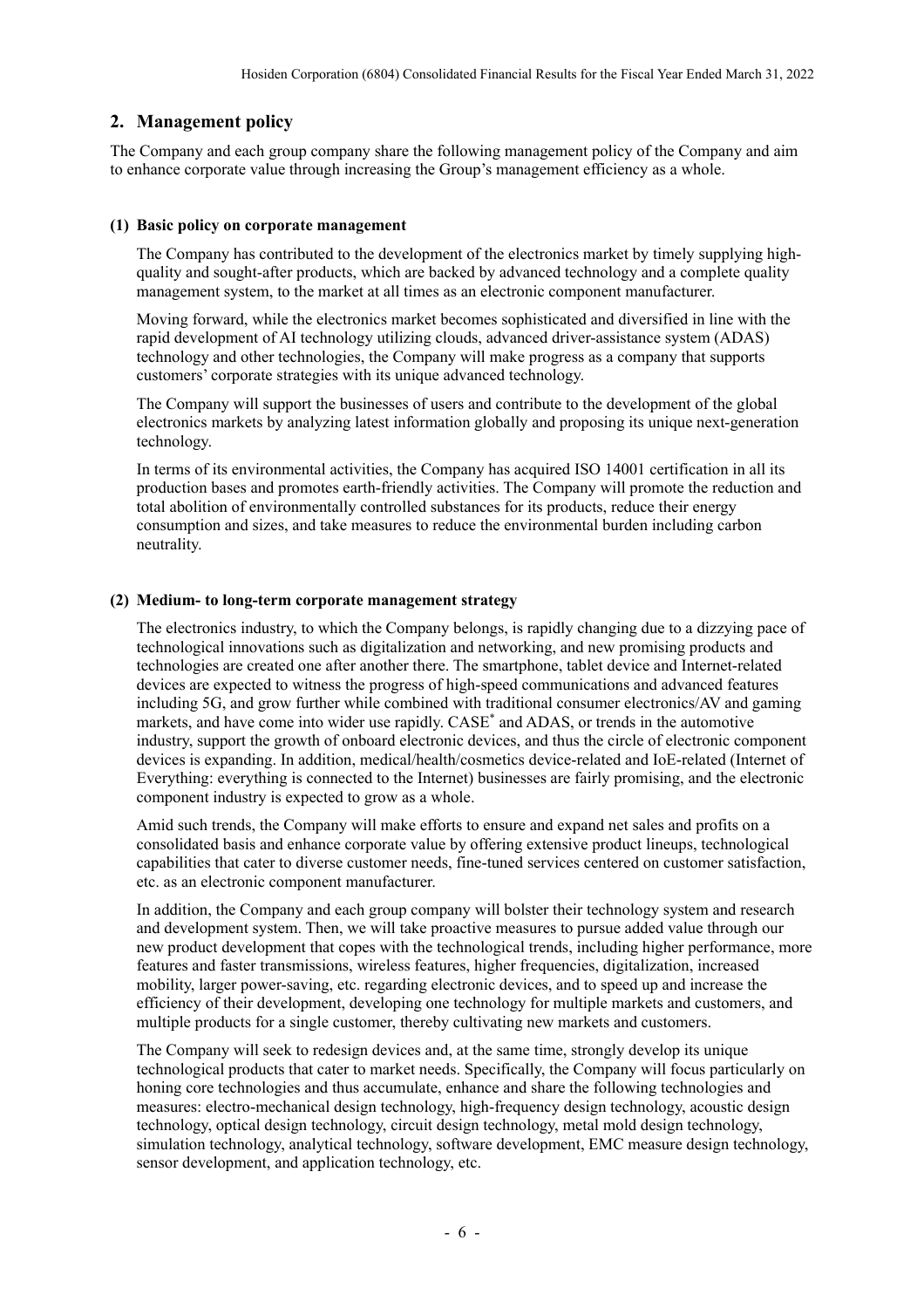In terms of production, the Company will proceed with automation and labor-saving, including the utilization of industrial robots, with a sense of speed and will work to reduce costs and stabilize quality.

ESG management and contributions to the SDGs are global trends that companies and society are striving to achieve, and we will also continue to work toward these goals.

\* CASE: A coined word connecting the four first initials of the English words that represent a nextgeneration technology and new wave for cars: Connected (getting connected), Autonomous (autonomous driving), Sharing (sharing with others) and Electricity (electrification)

### **(3) Issues to be addressed by the Company**

The business environment surrounding the electronic component industry, to which the Group belongs, shows a steady growth of the automotive-related demand backed by further advancing electrification, due to environmental measures and wide use of ADAS, etc. Wearable devices and AI devices are expected to drive electronic component demand significantly. Moreover, infrastructure demand that aims to achieve higher speed and larger capacity in line with the development of the cloud environment, as well as the environment, power-saving and new energy-related markets, are also expected to create new component demand.

Under such circumstances, as its measures to develop new technology and products and promote developing high value-added products, the Group takes initiatives in developing automotive-related devices, mobile devices (including smartphones, tablet devices and wearable devices), amusement devices, etc. toward the promising markets, growing user bases, promising products, new markets, new users and new products. In order to build its next mainstay market, the Group also firmly captures customer needs and technological trends of electronic components in the markets for medical/health/cosmetics devices, and also the promising and growing markets related to with/after COVID-19, environment/energy-saving, IoE, and Metaverse. Then, the Group will develop new technology and products promptly and timely, cultivate new users and increase orders received and net sales.

The Group will consider bolstering and newly establishing production bases in the ASEAN countries in terms of production. The Company will also further increase efficiency and speed of overall management, promote mechanization, automation, and labor-saving to further enhance quality and cost competitiveness, enhance financial results, bolster its profitability structure and also enhance and bolster compliance system, corporate social responsibility (CSR) system, internal control system, information security management system, risk management system, etc. toward the enhancement of corporate value.

In terms of quality, the Group has acquired ISO 9001 certification in all its production bases. Especially in its production bases for the automotive-related business, the Group acquired IATF 16949 certification and will make efforts to enhance and stabilize its quality.

Moreover, while taking concrete initiatives toward achievement of carbon neutrality, the Group will, as a whole, promote the following: earth-friendly product design and production activities; environmentally controlled substance measures through green procurement, the RoHS Directive, the REACH regulations, etc.; and the initiatives to reduce the environmental burden including resource conservation/power-saving activities, reduction in wastes and recycling. Accordingly, the Group will pay attention to the environment across all of its business activities and continue to improve its environmental management system proactively.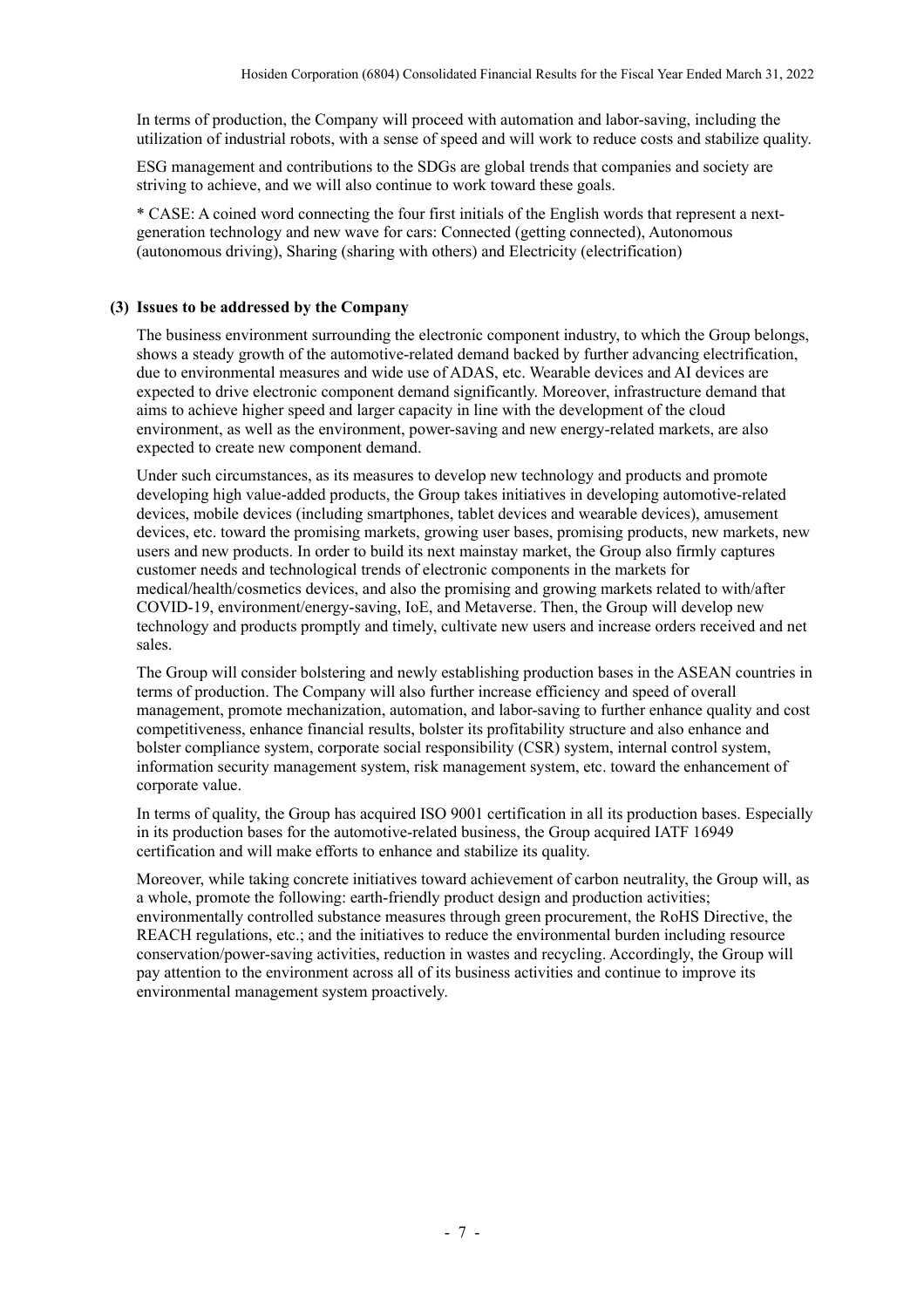### **3. Basic approach to the selection of accounting standards**

The Group has its policy to apply Japanese accounting standards for the time being taking into account the comparability of consolidated financial statements among companies.

With respect to the application of IFRS, the Group has its policy to take appropriate actions taking into account the circumstances both in Japan and overseas.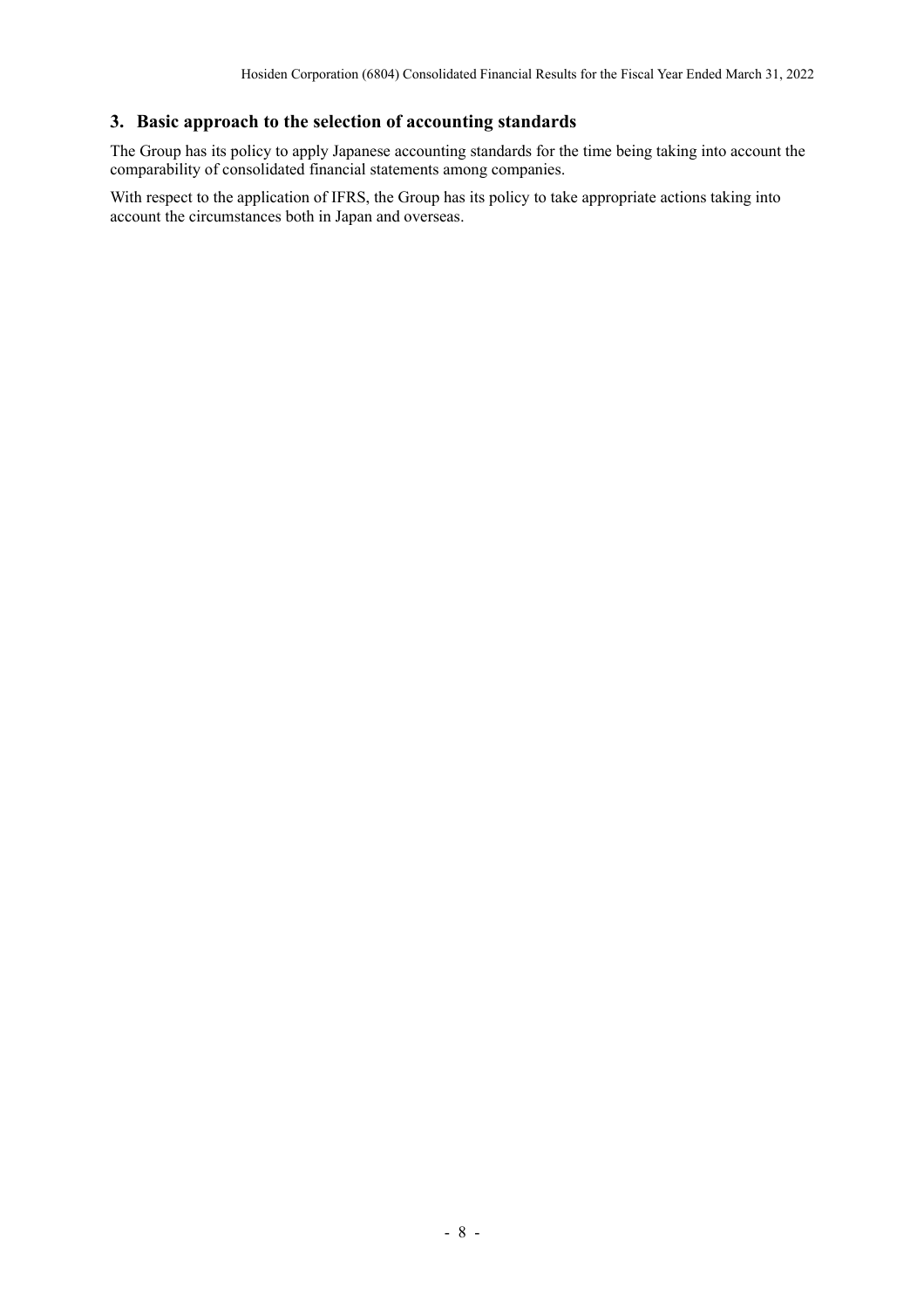# **4. Consolidated financial statements and significant notes thereto**

### **(1) Consolidated balance sheets**

|                                         |                      | (Millions of yen)    |
|-----------------------------------------|----------------------|----------------------|
|                                         | As of March 31, 2021 | As of March 31, 2022 |
| Assets                                  |                      |                      |
| Current assets                          |                      |                      |
| Cash and deposits                       | 52,371               | 49,794               |
| Notes and accounts receivable - trade   | 25,738               |                      |
| Notes receivable - trade                |                      | 1,253                |
| Accounts receivable - trade             |                      | 24,611               |
| Securities                              | 18,400               | 13,699               |
| Merchandise and finished goods          | 5,494                | 9,923                |
| Work in process                         | 1,846                | 3,117                |
| Raw materials and supplies              | 29,373               | 38,526               |
| Trade accounts receivable               | 2,072                | 2,208                |
| Other                                   | 2,875                | 2,482                |
| Allowance for doubtful accounts         | (35)                 | (45)                 |
| Total current assets                    | 138,138              | 145,572              |
| Non-current assets                      |                      |                      |
| Property, plant and equipment           |                      |                      |
| Buildings and structures                | 18,749               | 19,577               |
| Accumulated depreciation and impairment | (13,273)             | (13,736)             |
| Buildings and structures, net           | 5,476                | 5,840                |
| Machinery, equipment and vehicles       | 23,448               | 25,754               |
| Accumulated depreciation and impairment | (17, 888)            | (19, 532)            |
| Machinery, equipment and vehicles, net  | 5,560                | 6,221                |
| Land                                    | 3,299                | 3,290                |
| Construction in progress                | 71                   | 777                  |
| Other                                   | 32,290               | 31,975               |
| Accumulated depreciation and impairment | (30, 198)            | (29, 546)            |
| Other, net                              | 2,091                | 2,429                |
| Total property, plant and equipment     | 16,499               | 18,559               |
| Intangible assets                       | 416                  | 451                  |
| Investments and other assets            |                      |                      |
| Investment securities                   | 4,945                | 4,809                |
| Retirement benefit asset                | 116                  | 267                  |
| Deferred tax assets                     | 942                  | 1,025                |
| Other                                   | 1,126                | 1,130                |
| Allowance for doubtful accounts         | (290)                | (290)                |
| Total investments and other assets      | 6,840                | 6,942                |
| Total non-current assets                | 23,756               | 25,952               |
| Total assets                            | 161,894              | 171,525              |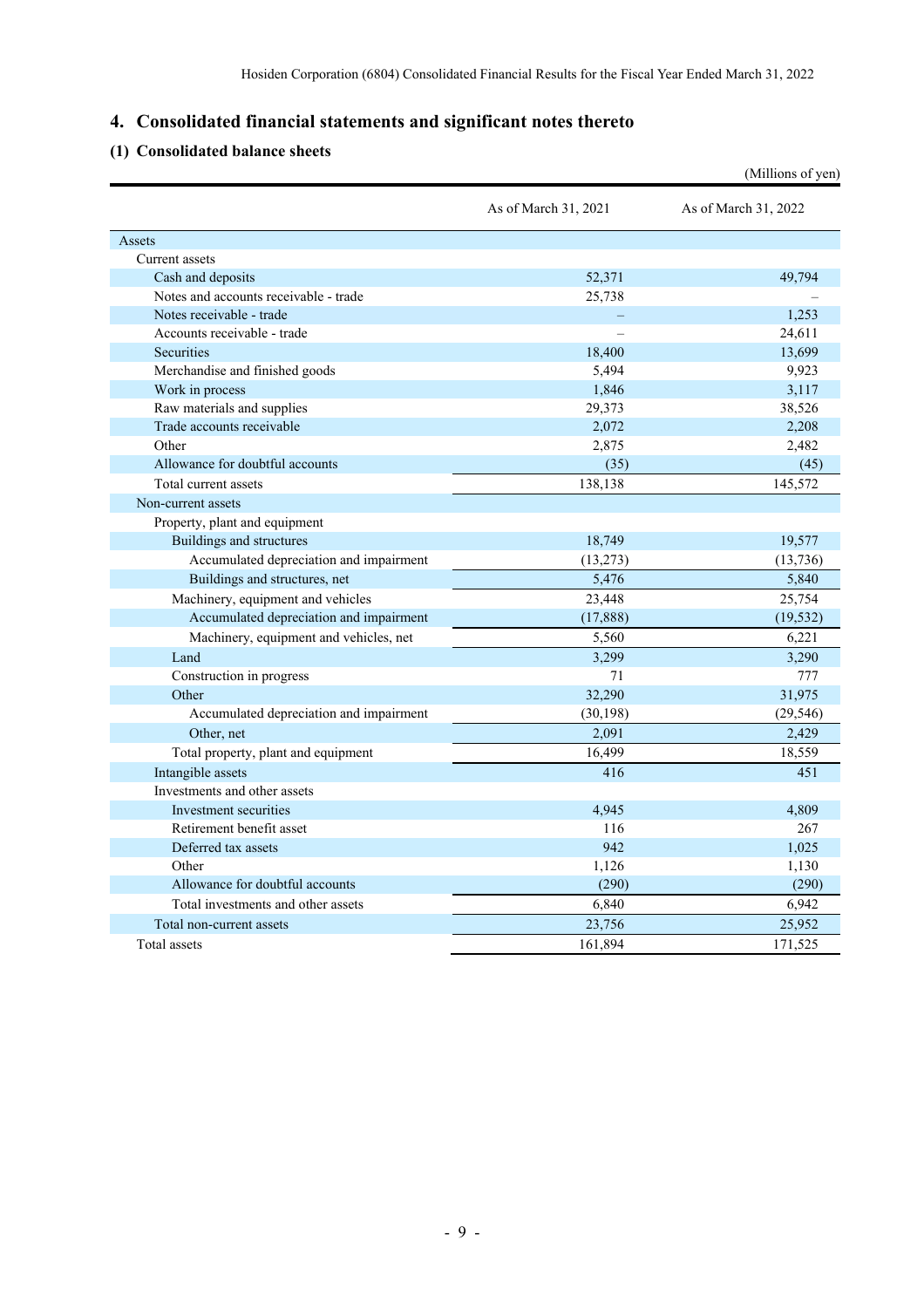|                                                             |                      | (Millions of yen)    |
|-------------------------------------------------------------|----------------------|----------------------|
|                                                             | As of March 31, 2021 | As of March 31, 2022 |
| Liabilities                                                 |                      |                      |
| Current liabilities                                         |                      |                      |
| Notes and accounts payable - trade                          | 27,137               | 23,614               |
| Short-term borrowings                                       | 1,941                | 2,040                |
| Income taxes payable                                        | 2,214                | 3,179                |
| Provision for bonuses for directors (and other<br>officers) | 152                  | 155                  |
| Other                                                       | 5,163                | 7,315                |
| Total current liabilities                                   | 36,609               | 36,305               |
| Non-current liabilities                                     |                      |                      |
| Bonds with share acquisition rights                         | 10,073               | 10,051               |
| Deferred tax liabilities                                    | 1,209                | 1,253                |
| Retirement benefit liability                                | 3,973                | 3,577                |
| Other                                                       | 778                  | 803                  |
| Total non-current liabilities                               | 16,034               | 15,686               |
| <b>Total liabilities</b>                                    | 52,644               | 51,991               |
| Net assets                                                  |                      |                      |
| Shareholders' equity                                        |                      |                      |
| Share capital                                               | 13,660               | 13,660               |
| Capital surplus                                             | 19,596               | 19,596               |
| Retained earnings                                           | 86,668               | 94,320               |
| Treasury shares                                             | (10, 649)            | (9,586)              |
| Total shareholders' equity                                  | 109,276              | 117,990              |
| Accumulated other comprehensive income                      |                      |                      |
| Valuation difference on available-for-sale securities       | 2,570                | 2,495                |
| Foreign currency translation adjustment                     | (2,951)              | (1, 334)             |
| Remeasurements of defined benefit plans                     | 355                  | 381                  |
| Total accumulated other comprehensive income                | (25)                 | 1,542                |
| Total net assets                                            | 109,250              | 119,533              |
| Total liabilities and net assets                            | 161,894              | 171,525              |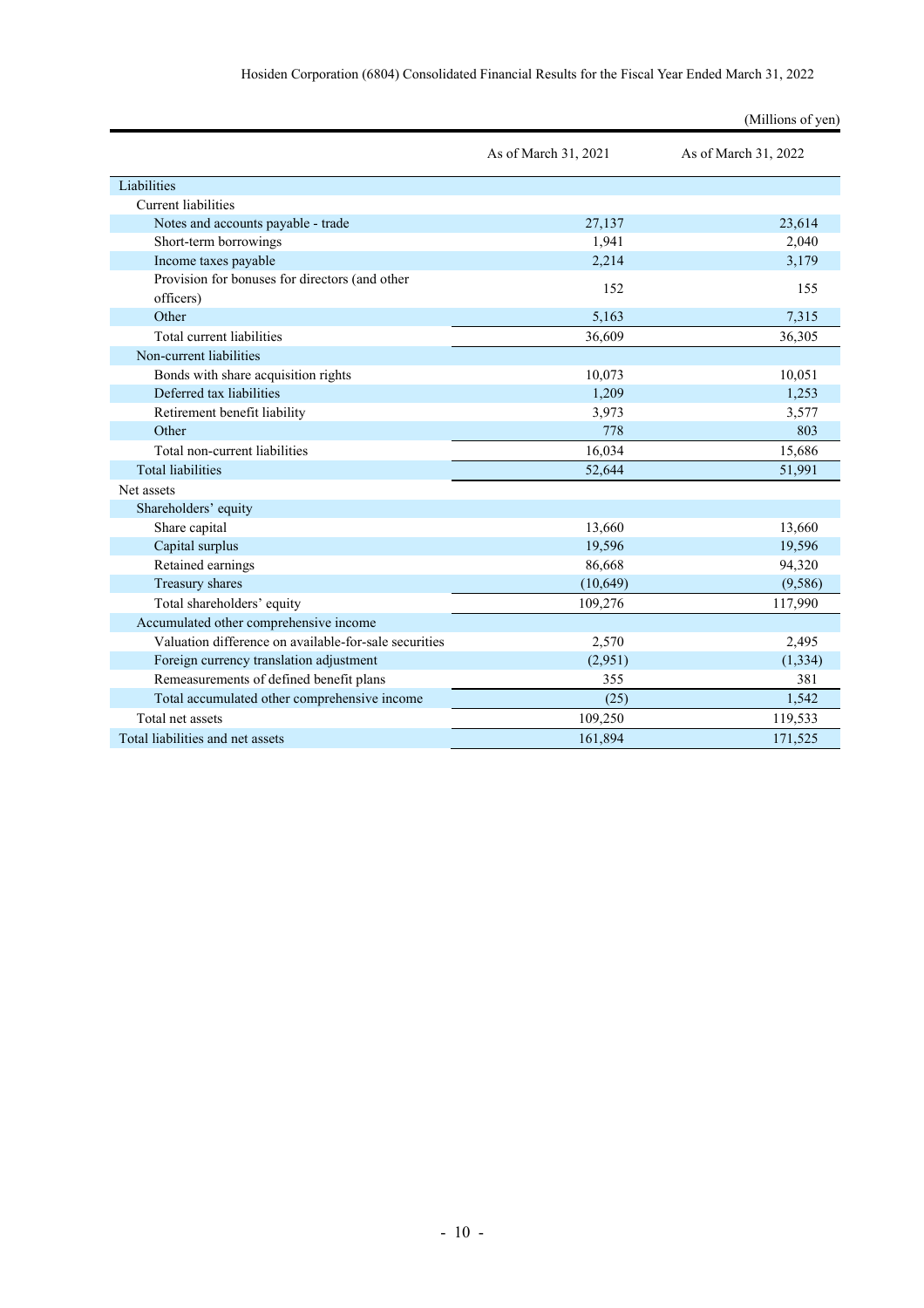## **(2) Consolidated statements of income and consolidated statements of comprehensive income**

# **Consolidated statements of income**

|                                                   |                                     | (Millions of yen)                   |
|---------------------------------------------------|-------------------------------------|-------------------------------------|
|                                                   | Fiscal year ended<br>March 31, 2021 | Fiscal year ended<br>March 31, 2022 |
| Net sales                                         | 233,934                             | 207,608                             |
| Cost of sales                                     | 211,578                             | 185,884                             |
| Gross profit                                      | 22,355                              | 21,724                              |
| Selling, general and administrative expenses      | 9,977                               | 9,999                               |
| Operating profit                                  | 12,377                              | 11,725                              |
| Non-operating income                              |                                     |                                     |
| Interest income                                   | 101                                 | 103                                 |
| Dividend income                                   | 109                                 | 118                                 |
| Foreign exchange gains                            | 689                                 | 3,558                               |
| Subsidies for employment adjustment               | 112                                 | 192                                 |
| Other                                             | 112                                 | 150                                 |
| Total non-operating income                        | 1,126                               | 4,122                               |
| Non-operating expenses                            |                                     |                                     |
| Interest expenses                                 | 70                                  | 35                                  |
| Commission for syndicated loans                   | 17                                  | 17                                  |
| Other                                             | 14                                  | 8                                   |
| Total non-operating expenses                      | 102                                 | 61                                  |
| Ordinary profit                                   | 13,401                              | 15,786                              |
| Extraordinary income                              |                                     |                                     |
| Gain on sale of non-current assets                | 210                                 | 370                                 |
| Gain on sale of investment securities             | $\mathbf{0}$                        | 225                                 |
| Other                                             | 4                                   | 1                                   |
| Total extraordinary income                        | 215                                 | 598                                 |
| <b>Extraordinary losses</b>                       |                                     |                                     |
| Loss on sale and retirement of non-current assets | 23                                  | 34                                  |
| Impairment losses                                 | 233                                 | 43                                  |
| Other                                             | 28                                  |                                     |
| Total extraordinary losses                        | 286                                 | 78                                  |
| Profit before income taxes                        | 13,330                              | 16,306                              |
| Income taxes - current                            | 3,131                               | 4,391                               |
| Income taxes - deferred                           | (140)                               | 12                                  |
| Total income taxes                                | 2,991                               | 4,404                               |
| Profit                                            | 10,338                              | 11,901                              |
| Profit attributable to non-controlling interests  |                                     |                                     |
| Profit attributable to owners of parent           | 10,338                              | 11,901                              |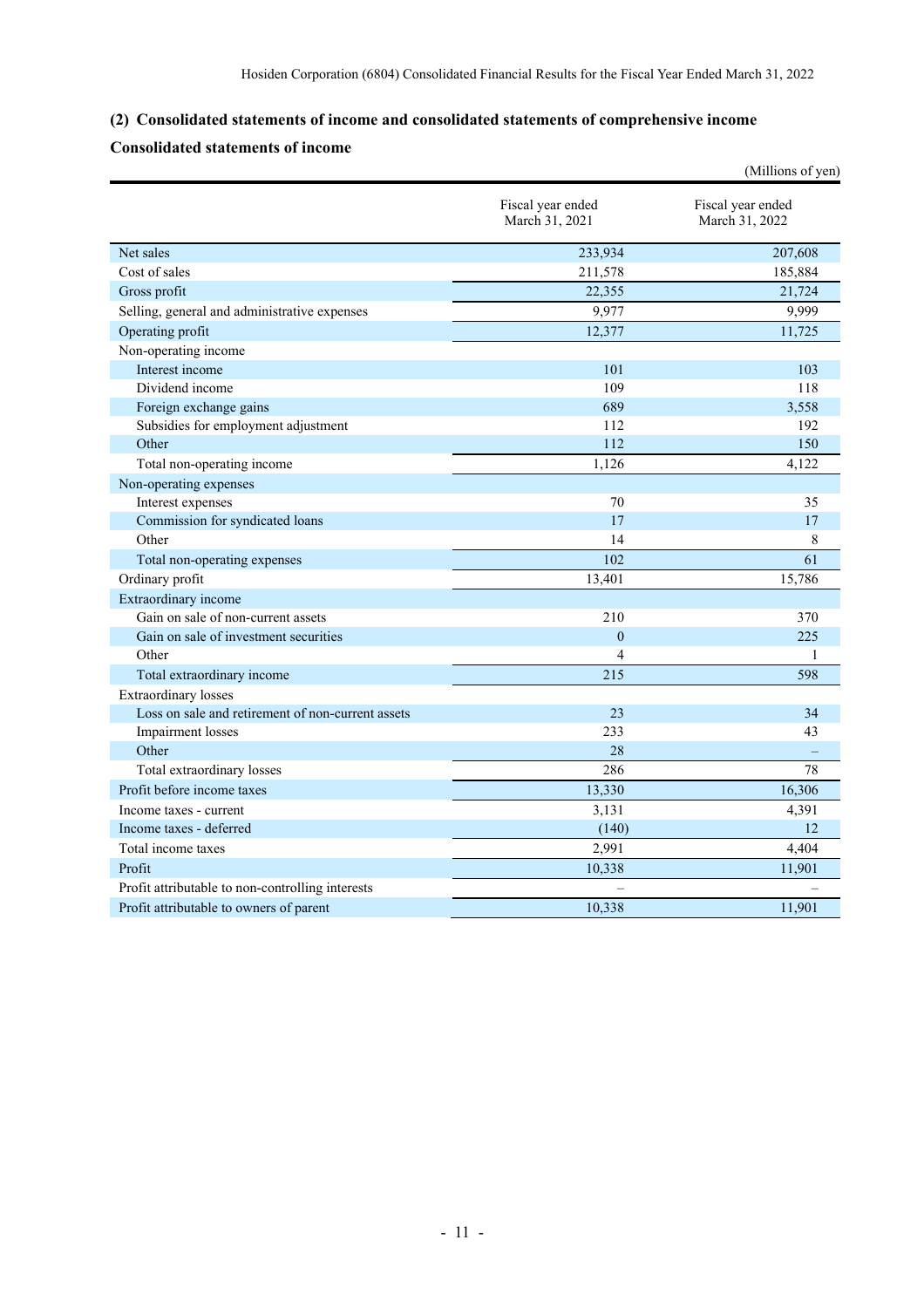# **Consolidated statements of comprehensive income**

|                                                                   |                                     | (Millions of yen)                   |
|-------------------------------------------------------------------|-------------------------------------|-------------------------------------|
|                                                                   | Fiscal year ended<br>March 31, 2021 | Fiscal year ended<br>March 31, 2022 |
| Profit                                                            | 10,338                              | 11,901                              |
| Other comprehensive income                                        |                                     |                                     |
| Valuation difference on available-for-sale securities             | 894                                 | (75)                                |
| Foreign currency translation adjustment                           | 382                                 | 1,616                               |
| Remeasurements of defined benefit plans, net of tax               | 316                                 | 26                                  |
| Total other comprehensive income                                  | 1,593                               | 1,567                               |
| Comprehensive income                                              | 11,932                              | 13,469                              |
| Comprehensive income attributable to                              |                                     |                                     |
| Comprehensive income attributable to owners of parent             | 11,932                              | 13,469                              |
| Comprehensive income attributable to non-controlling<br>interests |                                     |                                     |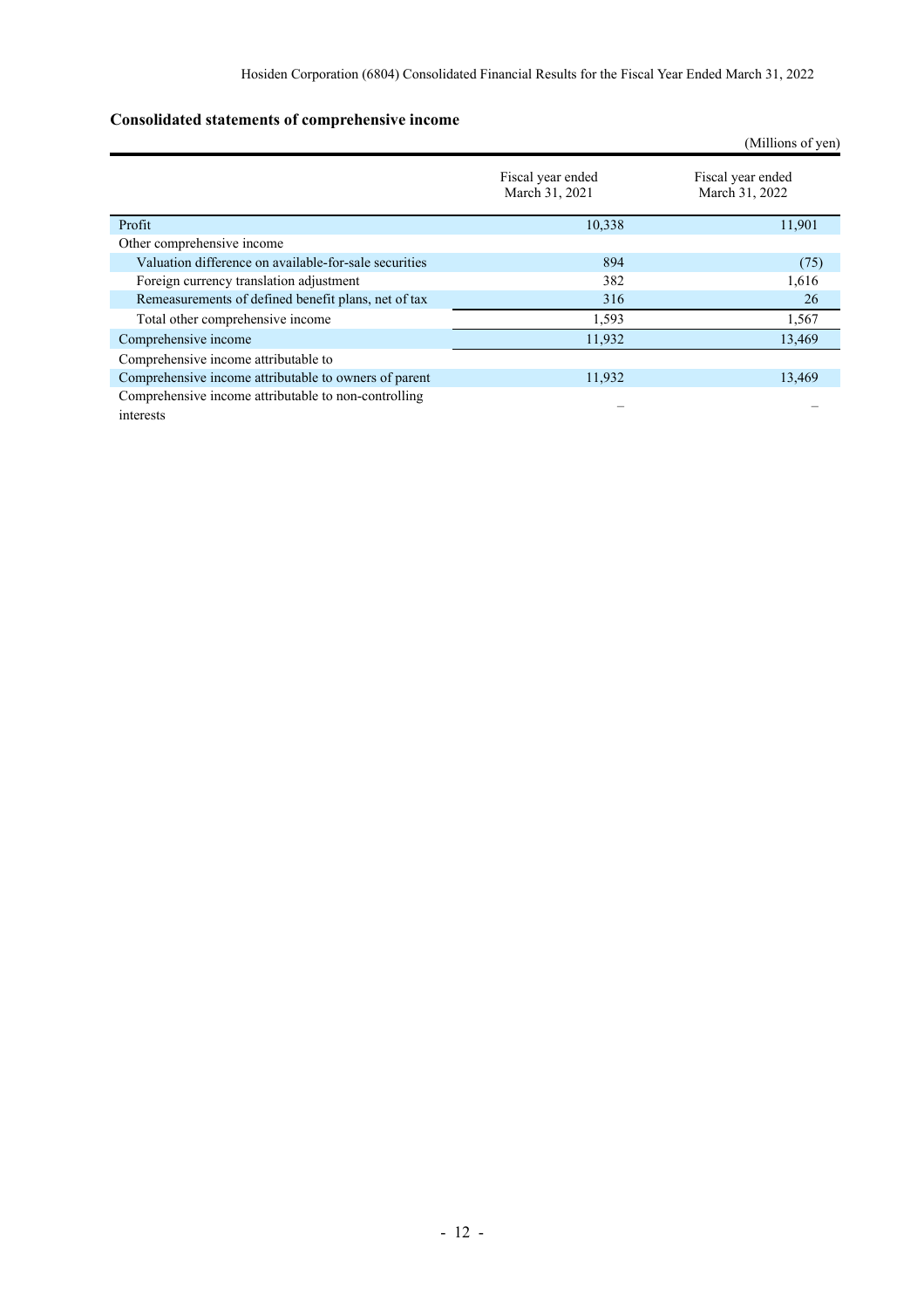# **(3) Consolidated statements of changes in equity**

Fiscal year ended March 31, 2021 (from April 1, 2020 to March 31, 2021)

|                                                         |               |                 |                      |                 | (Millions of yen)             |
|---------------------------------------------------------|---------------|-----------------|----------------------|-----------------|-------------------------------|
|                                                         |               |                 | Shareholders' equity |                 |                               |
|                                                         | Share capital | Capital surplus | Retained earnings    | Treasury shares | Total shareholders'<br>equity |
| Balance at beginning of period                          | 13,660        | 19,596          | 77,791               | (8,661)         | 102,386                       |
| Changes during period                                   |               |                 |                      |                 |                               |
| Dividends of surplus                                    |               |                 | (1,461)              |                 | (1,461)                       |
| Profit attributable to owners<br>of parent              |               |                 | 10,338               |                 | 10,338                        |
| Purchase of treasury shares                             |               |                 |                      | (1,987)         | (1,987)                       |
| Cancellation of treasury<br>shares                      |               |                 |                      |                 |                               |
| Net changes in items other<br>than shareholders' equity |               |                 |                      |                 |                               |
| Total changes during period                             | -             |                 | 8,877                | (1,987)         | 6,889                         |
| Balance at end of period                                | 13,660        | 19,596          | 86,668               | (10,649)        | 109,276                       |

|                                                         | Valuation difference<br>on available-for-sale<br>securities | Foreign currency<br>translation adjustment | Remeasurements of<br>defined benefit plans | Total accumulated<br>other comprehensive<br>income | Total net assets |
|---------------------------------------------------------|-------------------------------------------------------------|--------------------------------------------|--------------------------------------------|----------------------------------------------------|------------------|
| Balance at beginning of period                          | 1,676                                                       | (3,334)                                    | 38                                         | (1,619)                                            | 100,767          |
| Changes during period                                   |                                                             |                                            |                                            |                                                    |                  |
| Dividends of surplus                                    |                                                             |                                            |                                            |                                                    | (1,461)          |
| Profit attributable to owners<br>of parent              |                                                             |                                            |                                            |                                                    | 10,338           |
| Purchase of treasury shares                             |                                                             |                                            |                                            |                                                    | (1,987)          |
| Cancellation of treasury<br>shares                      |                                                             |                                            |                                            |                                                    |                  |
| Net changes in items other<br>than shareholders' equity | 894                                                         | 382                                        | 316                                        | 1,593                                              | 1,593            |
| Total changes during period                             | 894                                                         | 382                                        | 316                                        | 1,593                                              | 8,483            |
| Balance at end of period                                | 2,570                                                       | (2,951)                                    | 355                                        | (25)                                               | 109,250          |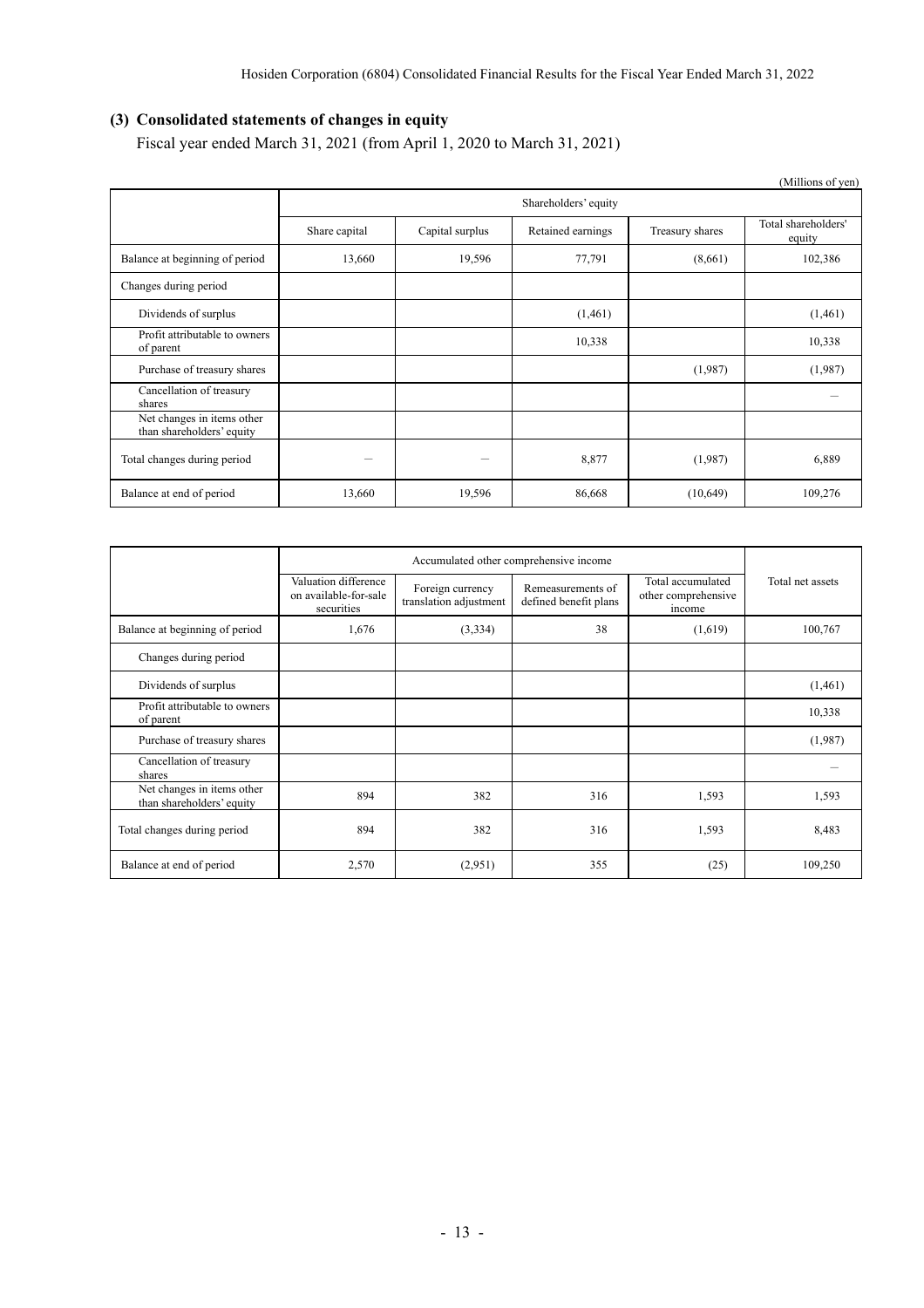# Fiscal year ended March 31, 2022 (from April 1, 2021 to March 31, 2022)

|                                                         |               |                 |                      |                 | (Millions of yen)             |
|---------------------------------------------------------|---------------|-----------------|----------------------|-----------------|-------------------------------|
|                                                         |               |                 | Shareholders' equity |                 |                               |
|                                                         | Share capital | Capital surplus | Retained earnings    | Treasury shares | Total shareholders'<br>equity |
| Balance at beginning of period                          | 13,660        | 19,596          | 86,668               | (10,649)        | 109,276                       |
| Changes during period                                   |               |                 |                      |                 |                               |
| Dividends of surplus                                    |               |                 | (1,411)              |                 | (1,411)                       |
| Profit attributable to owners<br>of parent              |               |                 | 11,901               |                 | 11,901                        |
| Purchase of treasury shares                             |               |                 |                      | (1,775)         | (1,775)                       |
| Cancellation of treasury<br>shares                      |               |                 | (2,838)              | 2,838           |                               |
| Net changes in items other<br>than shareholders' equity |               |                 |                      |                 |                               |
| Total changes during period                             | -             | -               | 7,651                | 1,063           | 8,714                         |
| Balance at end of period                                | 13,660        | 19,596          | 94,320               | (9,586)         | 117,990                       |

|                                                         | Accumulated other comprehensive income                      |                                            |                                            |                                                    |                  |
|---------------------------------------------------------|-------------------------------------------------------------|--------------------------------------------|--------------------------------------------|----------------------------------------------------|------------------|
|                                                         | Valuation difference<br>on available-for-sale<br>securities | Foreign currency<br>translation adjustment | Remeasurements of<br>defined benefit plans | Total accumulated<br>other comprehensive<br>income | Total net assets |
| Balance at beginning of period                          | 2,570                                                       | (2,951)                                    | 355                                        | (25)                                               | 109,250          |
| Changes during period                                   |                                                             |                                            |                                            |                                                    |                  |
| Dividends of surplus                                    |                                                             |                                            |                                            |                                                    | (1,411)          |
| Profit attributable to owners<br>of parent              |                                                             |                                            |                                            |                                                    | 11,901           |
| Purchase of treasury shares                             |                                                             |                                            |                                            |                                                    | (1,775)          |
| Cancellation of treasury<br>shares                      |                                                             |                                            |                                            |                                                    |                  |
| Net changes in items other<br>than shareholders' equity | (75)                                                        | 1,616                                      | 26                                         | 1,567                                              | 1,567            |
| Total changes during period                             | (75)                                                        | 1,616                                      | 26                                         | 1,567                                              | 10,282           |
| Balance at end of period                                | 2,495                                                       | (1, 334)                                   | 381                                        | 1,542                                              | 119,533          |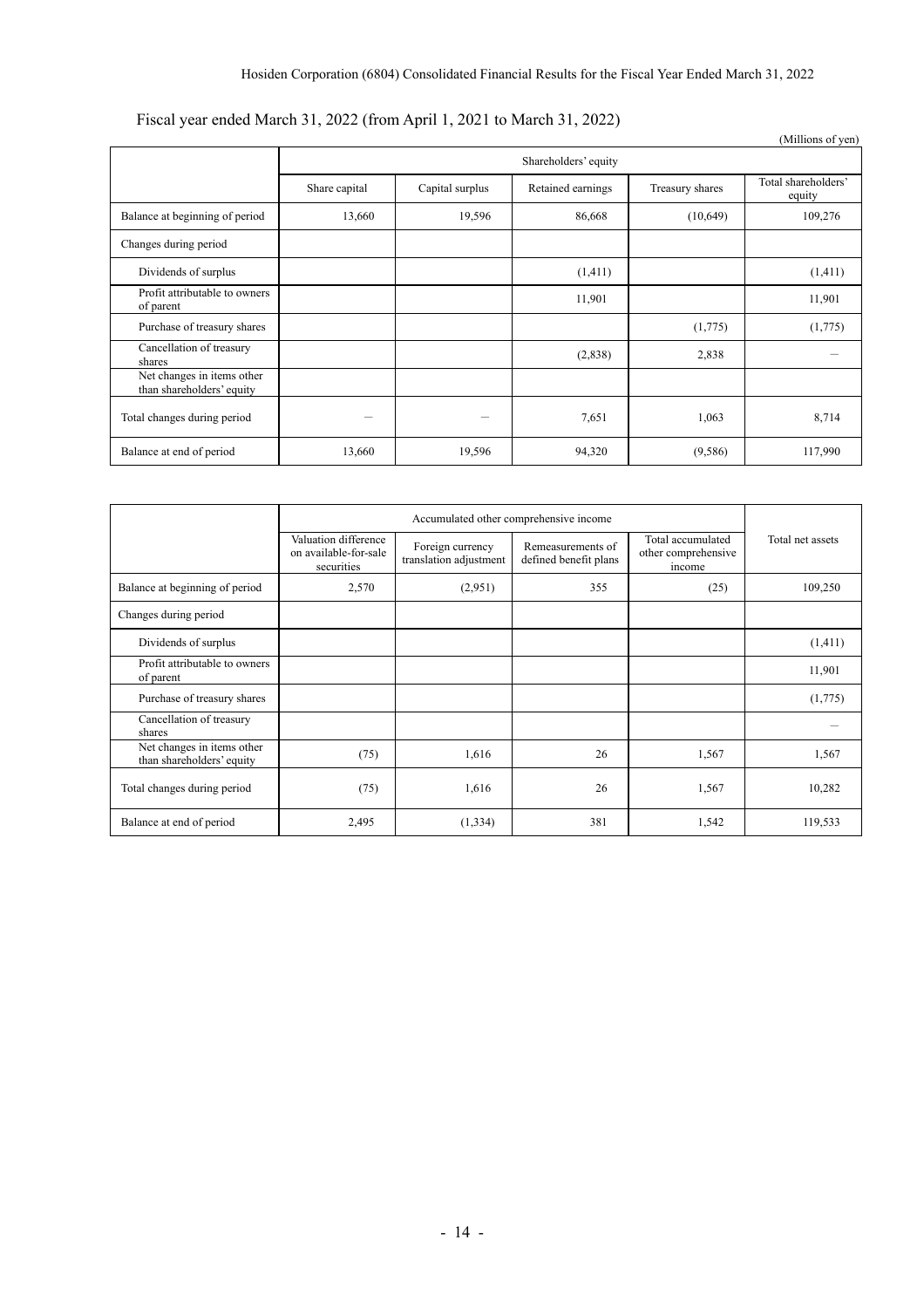# **(4) Consolidated statements of cash flows**

|                                                          |                                     | (Millions of yen)                   |
|----------------------------------------------------------|-------------------------------------|-------------------------------------|
|                                                          | Fiscal year ended<br>March 31, 2021 | Fiscal year ended<br>March 31, 2022 |
| Cash flows from operating activities                     |                                     |                                     |
| Profit before income taxes                               | 13,330                              | 16,306                              |
| Depreciation                                             | 3,136                               | 3,185                               |
| Impairment losses                                        | 233                                 | 43                                  |
| Increase (decrease) in allowance for doubtful accounts   | $\mathbf{1}$                        | (30)                                |
| Increase (decrease) in retirement benefit liability      | (77)                                | (364)                               |
| Interest and dividend income                             | (211)                               | (221)                               |
| Interest expenses                                        | 70                                  | 35                                  |
| Loss (gain) on sale and retirement of non-current assets | (186)                               | (336)                               |
| Loss (gain) on valuation of investment securities        | 12                                  |                                     |
| Decrease (increase) in trade receivables                 | 932                                 | 2,183                               |
| Decrease (increase) in inventories                       | (3,809)                             | (13, 115)                           |
| Decrease (increase) in operating accounts receivable     | (501)                               | (135)                               |
| Decrease (increase) in other assets                      | 41                                  | 612                                 |
| Increase (decrease) in trade payables                    | 2,022                               | (7,274)                             |
| Increase (decrease) in other liabilities                 | 250                                 | 1,687                               |
| Other, net                                               | 174                                 | (230)                               |
| Subtotal                                                 | 15,420                              | 2,346                               |
| Interest and dividends received                          | 189                                 | 199                                 |
| Interest paid                                            | (75)                                | (26)                                |
| Subsidies for employment adjustment received             | 112                                 | 192                                 |
| Income taxes paid                                        | (3,063)                             | (3,942)                             |
| Income taxes refund                                      | 7                                   |                                     |
| Net cash provided by (used in) operating activities      | 12,590                              | (1,230)                             |
| Cash flows from investing activities                     |                                     |                                     |
| Decrease (increase) in time deposits                     | 22                                  | 275                                 |
| Purchase of property, plant and equipment                | (2,663)                             | (3,823)                             |
| Proceeds from sale of property, plant and equipment      | 465                                 | 404                                 |
| Purchase of investment securities                        |                                     | (100)                               |
| Proceeds from sale of investment securities              | $\mathbf{0}$                        | 342                                 |
| Purchase of intangible assets                            | (135)                               | (134)                               |
| Other, net                                               | (50)                                | (24)                                |
| Net cash provided by (used in) investing activities      | (2,360)                             | (3,059)                             |
| Cash flows from financing activities                     |                                     |                                     |
| Net increase (decrease) in short-term borrowings         | (306)                               | (456)                               |
| Purchase of treasury shares                              | (1,987)                             | (1,775)                             |
| Dividends paid                                           | (1,461)                             | (1, 411)                            |
| Other, net                                               | (105)                               | (104)                               |
| Net cash provided by (used in) financing activities      | (3,860)                             | (3,748)                             |
| Effect of exchange rate change on cash and cash          |                                     |                                     |
| equivalents                                              | 504                                 | 995                                 |
| Net increase (decrease) in cash and cash equivalents     | 6,873                               | (7,042)                             |
| Cash and cash equivalents at beginning of period         | 62,649                              | 69,522                              |
| Cash and cash equivalents at end of period               | 69,522                              | 62,479                              |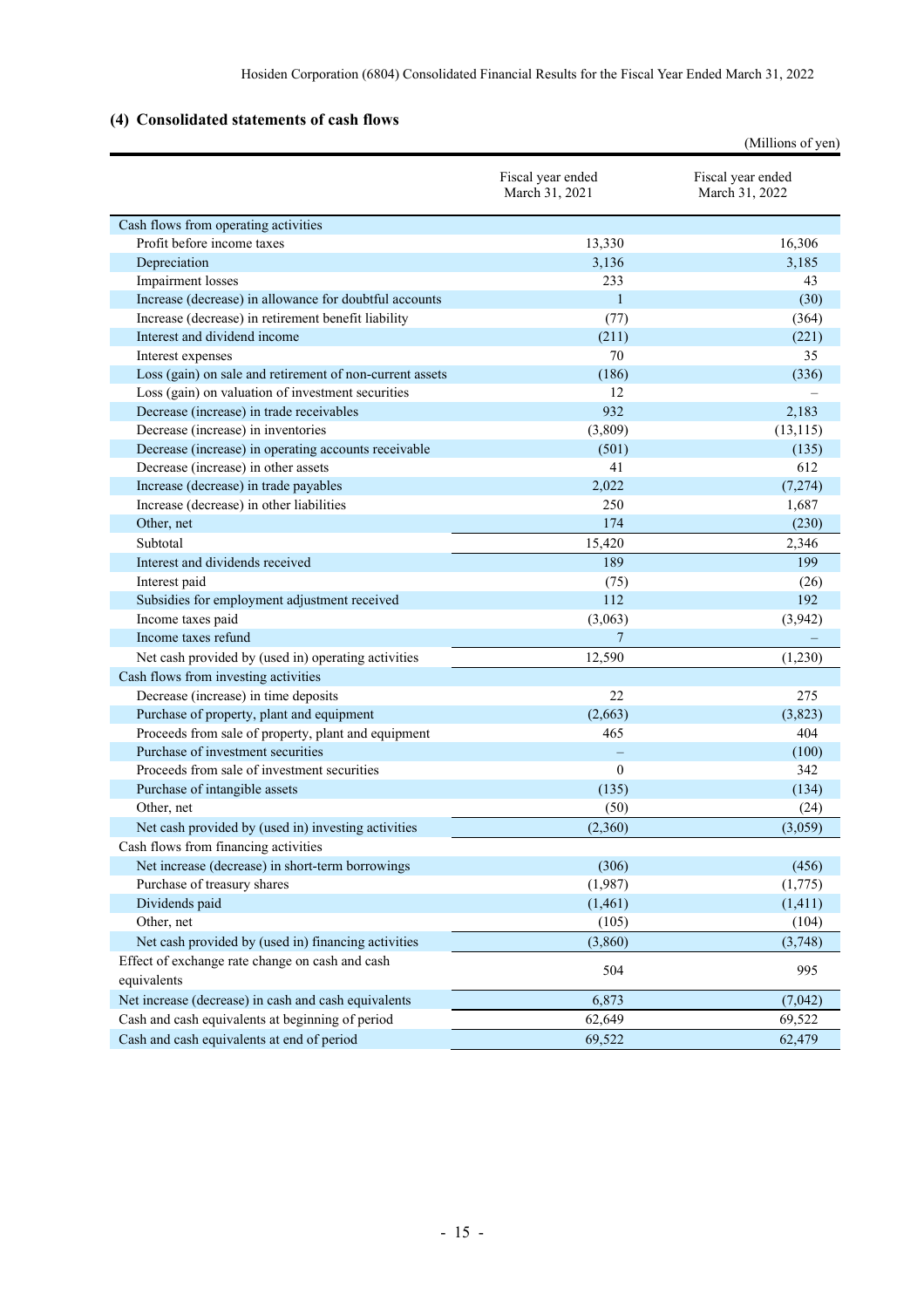### **(5) Notes to consolidated financial statements Notes on going concern assumption**

None applicable.

#### **Significant matters serving as the basis for preparation of consolidated financial statements**

a. Matters regarding scope of consolidation

The Company has all of its subsidiaries consolidated, and the number of consolidated subsidiaries is 22.

Domestic consolidated subsidiaries

Hosiden Seiko Corporation, Hosiden Kyushu Corporation, Hosiden F.D. Corporation, Hosiden Wakayama Corporation, Hosiden Plastics Corporation, and Hosiden Service Corporation

Overseas consolidated subsidiaries

Korea Hosiden Electronics Co., Ltd., Taiwan Hosiden Co., Ltd., Hong Kong Hosiden Ltd., Hosiden America Corp., Hosiden Singapore Pte. Ltd., Hosiden Electronics (Malaysia) Sdn. Bhd, Hosiden Besson Ltd., Hosiden Europe GmbH, Qingdao Hosiden Electronics Co., Ltd., Hosiden Electronics (Shanghai) Co., Ltd., Hosiden (Shenzhen) Co., Ltd., Hosiden Technology (Qingdao) Co., Ltd., Hosiden (Thailand) Co., Ltd., Hosiden Vietnam (Bac Giang) Co., Ltd., China Hosiden Co., Ltd., and Hosiden Cambodia Co., Ltd.

b. Matters regarding fiscal year of consolidated subsidiaries

Of consolidated subsidiaries, the closing date of the following six overseas consolidated subsidiaries is December 31: Qingdao Hosiden Electronics Co., Ltd., Hosiden Electronics (Shanghai) Co., Ltd., Hosiden (Shenzhen) Co., Ltd., Hosiden Technology (Qingdao) Co., Ltd., Hosiden Vietnam (Bac Giang) Co., Ltd., and China Hosiden Co., Ltd. In preparing consolidated financial statements for the fiscal year under review, the Company uses the financial statements as of December 31, but made necessary consolidation adjustments for significant transactions that occurred thereafter until the consolidated closing date.

- c. Matters regarding accounting policies
	- 1. Valuation standards and methods for significant assets

**Securities** 

Available-for-sale securities

Non-marketable securities other than stocks, etc.

 ....... Market value method (Valuation difference is recognized directly into net assets in full, and the cost of securities sold is calculated based on the moving average method.)

Non-marketable securities, stocks, etc.

....... Moving average cost method

Derivatives

....... Market value method

- Inventories
	- ....... The Company and domestic consolidated subsidiaries mainly use the periodic average method (values on the balance sheet are subject to the carrying amount reduction method based on decreased profitability). Meanwhile, overseas consolidated subsidiaries use the lower of cost or market method (using the first-in, first-out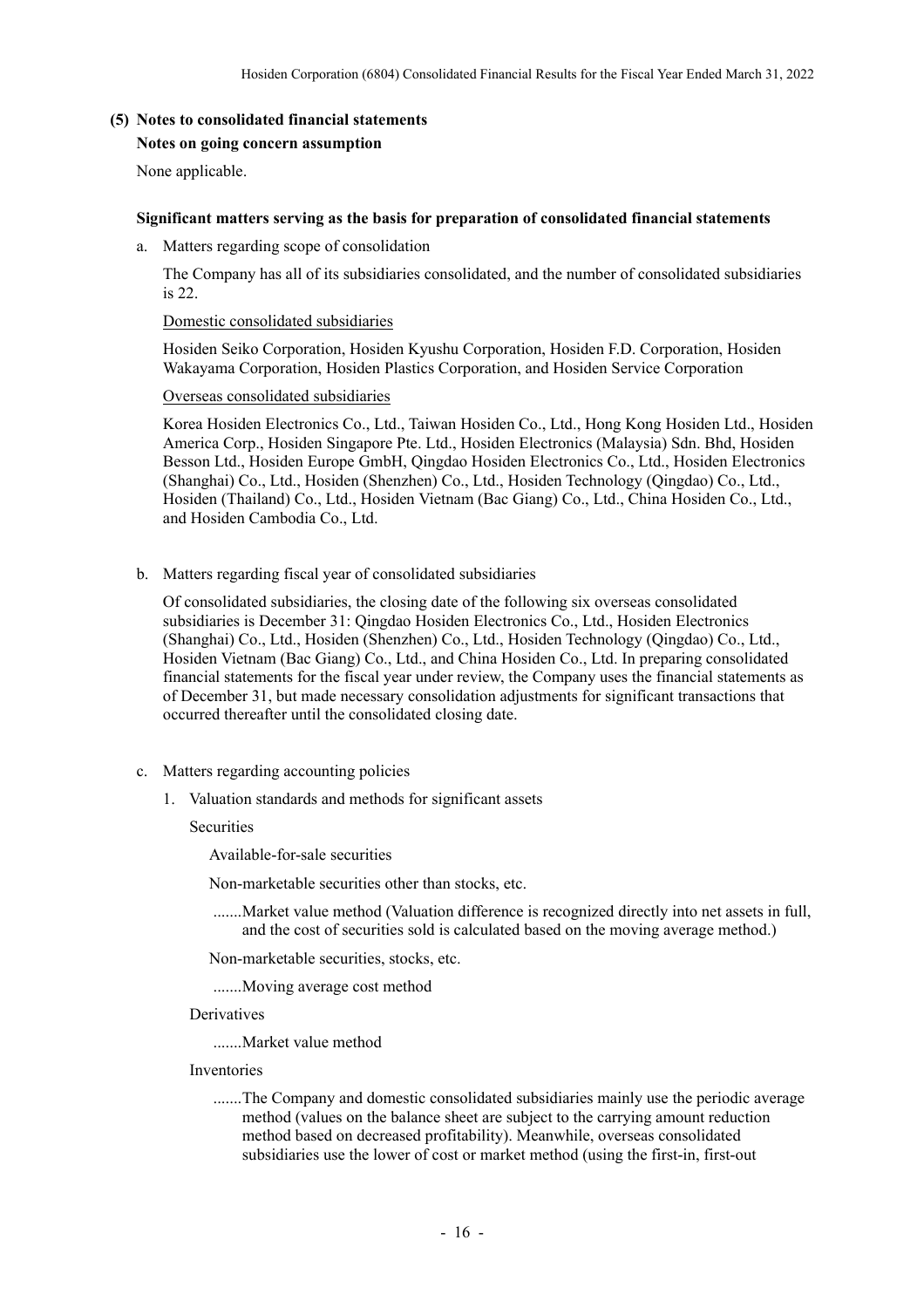method) for merchandise, and mainly the periodic average or weighted average method for finished goods, work in process, raw materials and supplies.

2. Depreciation and amortization method for significant depreciable assets

Property, plant and equipment

 ....... The Company and domestic consolidated subsidiaries use the diminishing balance method. However, the straight-line method is used for buildings (excluding facilities attached to buildings) acquired on or after April 1, 1998, and for facilities attached to buildings and also structures acquired on or after April 1, 2016. Overseas consolidated subsidiaries mainly use the straight-line method. The useful lives of principal assets are as follows.

Buildings and structures: 31-50 years

Machinery, equipment and vehicles: 5-9 years

Intangible assets

 ....... Straight-line method. Software for internal use is amortized by the straight-line method based on the internal usable period (five years).

3. Standards for recognizing significant provisions

Allowance for doubtful accounts

 ....... To prepare for bad debt expenses, the estimated uncollectable amounts regarding normal receivables are recognized using the loan loss ratio, and the estimated uncollectable amounts regarding certain receivables, such as doubtful receivables, are recognized by separately examining their collectability.

Provision for bonuses for directors

- ....... To prepare for bonus payments to directors, the relevant provision is recognized based on the estimated payment amount.
- 4. Accounting method for retirement benefits

Period attribution method for the expected retirement benefits

 ....... For calculating retirement benefit obligations, the benefit formula standards are used regarding the method of attributing the expected retirement benefits to the periods until the fiscal year under review.

Expensing method for actuarial gains and losses

 ....... Actuarial gains and losses are amortized by the straight-line method over a period within the average remaining service years for employees (mainly five years) at the time of recognition, and allocated proportionately from the fiscal year following the respective fiscal year of recognition.

Accounting method for unrecognized actuarial gains and losses

- ....... Unrecognized actuarial gains and losses are recognized at the remeasurements of defined benefit plans item of accumulated other comprehensive income in net assets after adjusting tax effects.
- 5. Standards for recognition of significant revenues and expenses

The Group's principal business is developing, manufacturing, and selling electronic components. Sales transactions to customers are based on the terms and conditions determined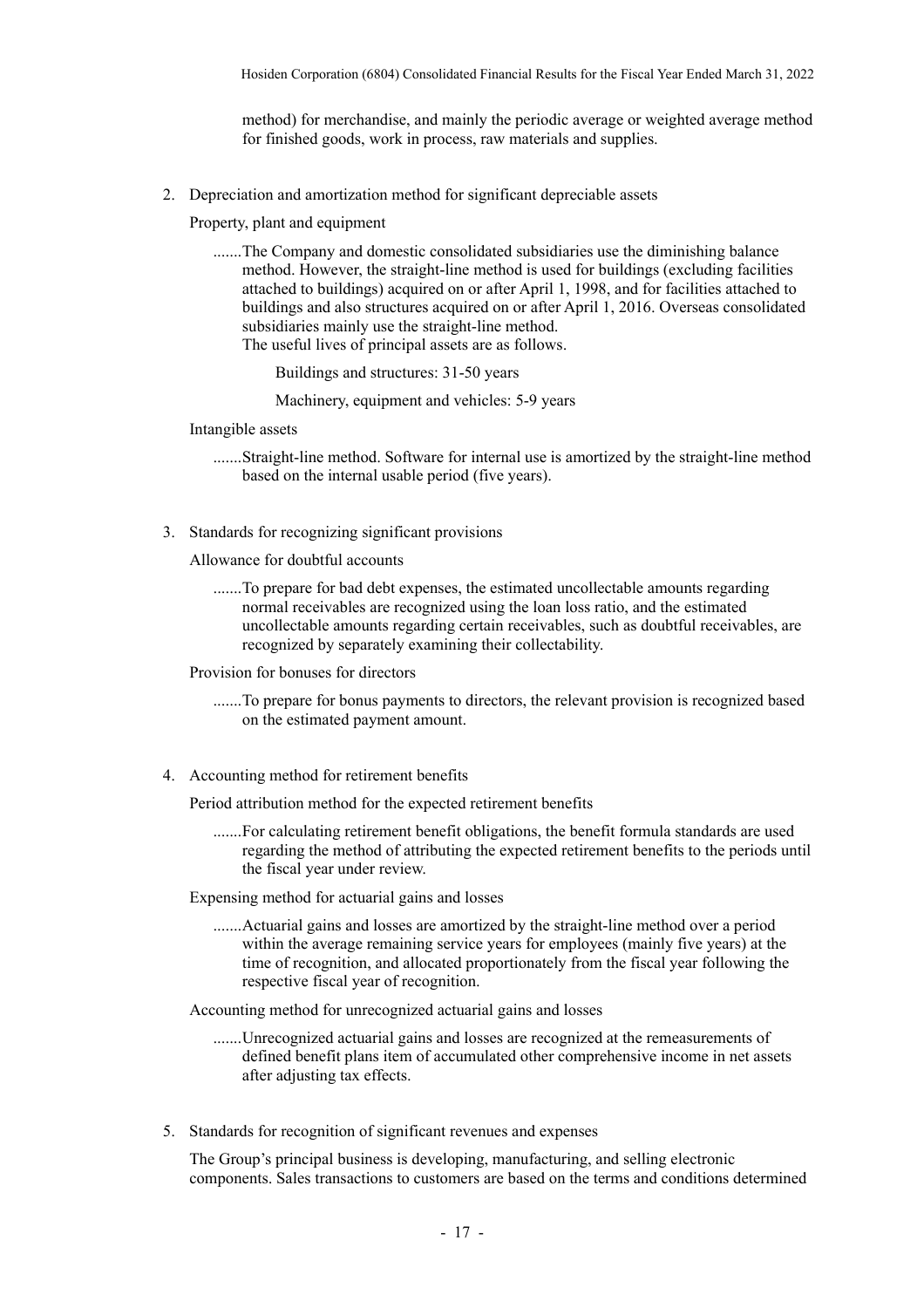by agreement with the customer, and revenue is recognized when the performance obligation is satisfied by the transfer of control of the product to the customer. For product sales, the Company determines that the performance obligation is satisfied when the customer obtains control over the product at the time of delivery. However, for domestic product sales, the Company recognizes revenue at the time of shipment to the domestic delivery location designated by the customer.

6. Scope of net cash in the consolidated statement of cash flows

The scope of net cash (cash and cash equivalents) in the consolidated statement of cash flows includes cash on hand, deposits drawable at any time, and short-term investments that are readily convertible to cash, are exposed to insignificant risks of changes in value and are redeemable within three months.

7. Accounting treatment for non-deductible consumption taxes on assets

Non-deductible consumption taxes and local consumption taxes on assets are treated as expenses for the fiscal year under review.

### **Changes in accounting policies**

Application of Accounting Standard for Revenue Recognition

The Company has applied "Accounting Standard for Revenue Recognition" (ASBJ Statement No. 29, March 31, 2020; the "Accounting Standard for Revenue Recognition") effective from the beginning of the fiscal year under review, and it has decided to recognize revenue at the time the control of promised goods or services is transferred to the customer in an amount expected to be received upon exchange of said goods or services. The application of the Accounting Standard for Revenue Recognition and its implementation guidance is subject to the transitional treatment provided for in the proviso to paragraph 84 of the Accounting Standard for Revenue Recognition. The cumulative effect of the retrospective application, assuming the new accounting policy had been applied to periods prior to the start of the fiscal year under review, was added to or subtracted from the opening balance of retained earnings of the fiscal year under review. Thus the new accounting policy was applied from such opening balance. The impact on the consolidated financial statements is as follows.

Consideration payable to a customer

Previously, consideration paid to customers was recorded in cost of sales and selling, general and administrative expenses. The Company has changed its method of accounting for consideration paid to customers, except when it is paid in exchange for separate goods or services received from the customer, in which case it is reduced from the transaction value. The effect of this change on net sales and cost of sales for the fiscal year under review was immaterial.

Subcontract processing with charged materials

Previously, the Company recognized the extinguishment of paid-in goods supplied. However, in accordance with the treatment prescribed in Paragraph 104 of the "Guidance on Accounting Standard for Revenue Recognition" (ASBJ Guidance No. 30 Implementation Guidance on Accounting Standard for Revenue Recognition, March 26, 2021), the Company has changed the method of not recognizing the extinguishment of such paid-in goods at the time of supply. As a result, raw materials and supplies increased by 2,208 million yen, and other current liabilities increased by 2,208 million yen, respectively, in the fiscal year under review.

As a result of the application of the Accounting Standard for Revenue Recognition, etc., "Notes and accounts receivable - trade" reported under the "Current assets" in the consolidated balance sheets for the previous fiscal year is included in "Notes" and "Accounts receivable - trade" effective from the fiscal year under review. In accordance with the transitional treatment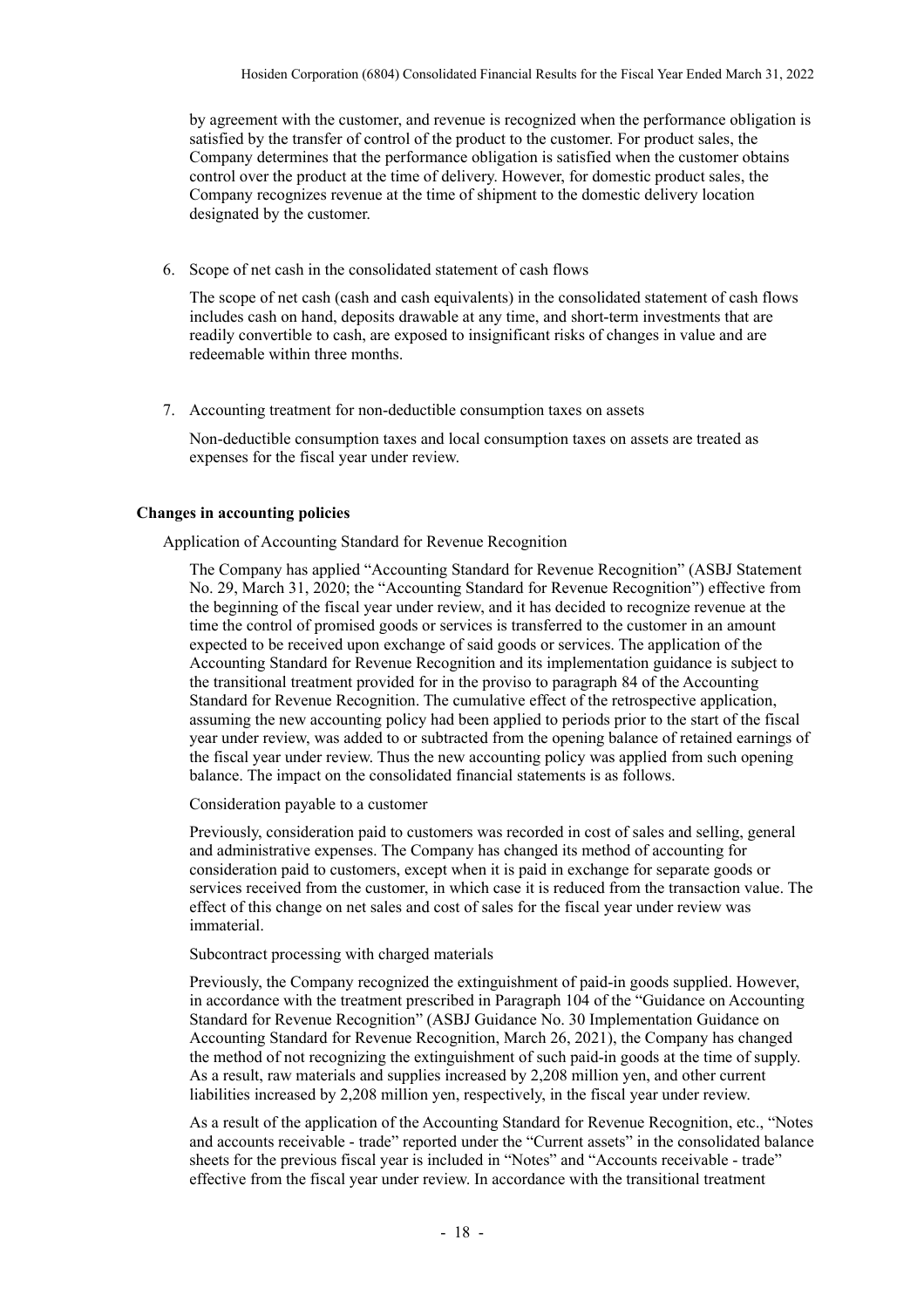prescribed in Paragraph 89-2 of the Accounting Standard for Revenue Recognition, the line items for the previous fiscal year have not been reclassified using the new prescribed method.

Application of Accounting Standard for Fair Value Measurement, etc.

Effective from the beginning of the fiscal year under review, the Company has applied the "Accounting Standard for Fair Value Measurement" (ASBJ Statement No. 30, July 4, 2019; the "Accounting Standard for Fair Value Measurement"). Under the transitional treatment prescribed in Paragraph 19 of the Accounting Standard for Fair Value Calculation and Paragraph 44-2 of the Accounting Standard for Financial Instruments (ASBJ Statement No. 10, July 4, 2019), the Company decided to apply the new accounting policy stipulate by the Accounting Standard for Fair Value Measurement, etc. for the future. There is no impact on the consolidated financial statements under review.

#### **Segment information, etc.**

1. Overview of reportable segments

The Company's reportable segments are components of the Company for which separate financial information is available and which the Board of Directors regularly reviews to make decisions regarding the allocation of management resources and evaluate operating performance.

The Company develops, manufactures and sells electronic components as its main business, and sets four reportable segments taking into account the product types and similarities of their businesses: electro-mechanical components, acoustic components, display components, and applied equipment and other.

The electro-mechanical components segment primarily includes connectors, jacks and switches. The acoustic components segment primarily includes microphones, headphones, headsets, speakers and receivers. The display components segment primarily includes touch panels components. The applied equipment and other segment represents the applied devices that do not belong to the above segments.

2. Calculation of net sales, profit or loss, assets and other items by reportable segment

Accounting methods for the reportable business segments are generally consistent with those described in the section "Significant matters serving as the basis for preparation of consolidated financial statements."

Reportable segment profit is based on operating profit. Inter-segment sales and transfers are based on the actual transaction volume.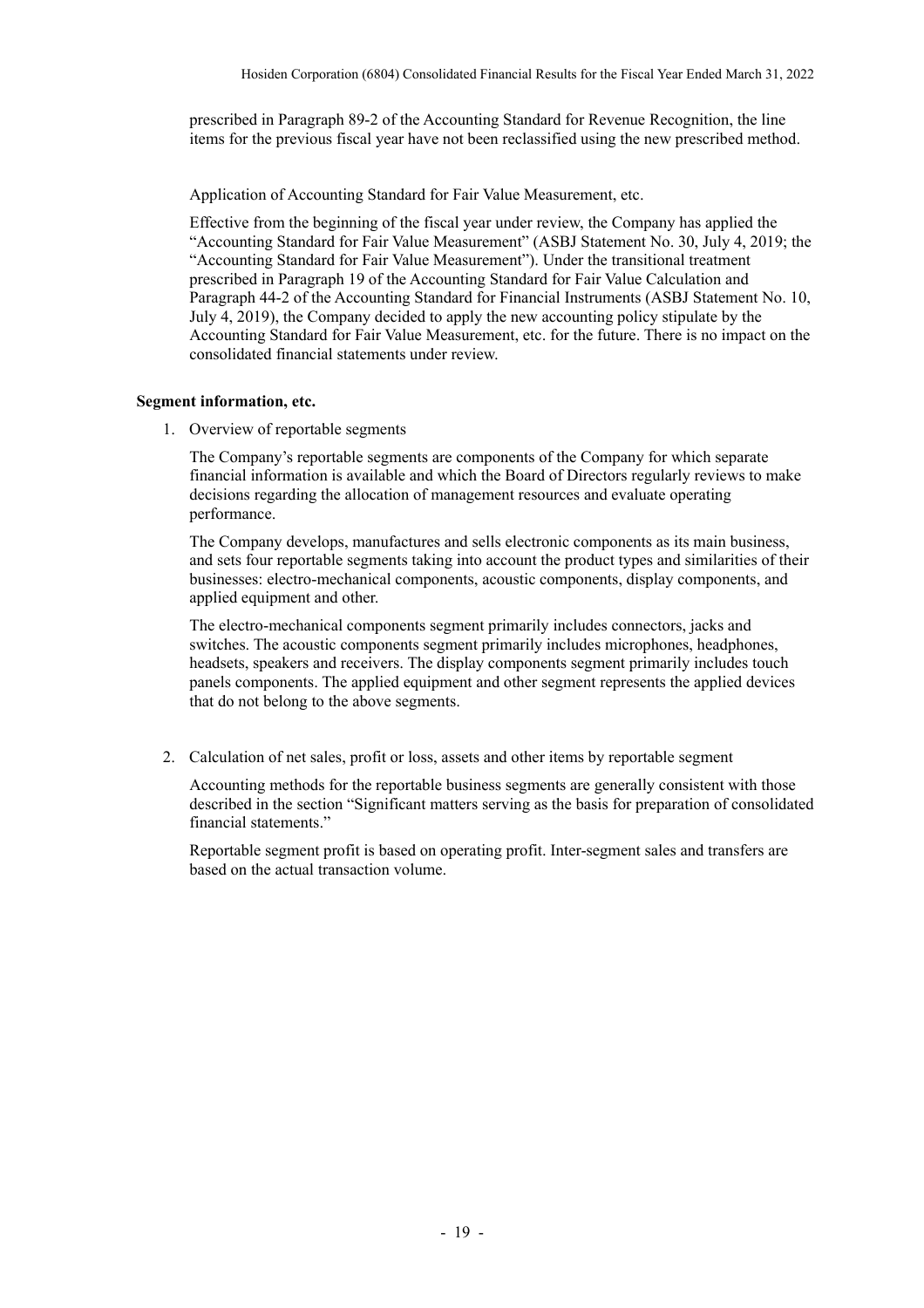### 3. Net sales, profit or loss, assets and other items by reportable segment

|                                                                    |                                      |                        |                       |                                   |             |                                 | (Millions of yen)                                   |
|--------------------------------------------------------------------|--------------------------------------|------------------------|-----------------------|-----------------------------------|-------------|---------------------------------|-----------------------------------------------------|
|                                                                    | Reportable segments                  |                        |                       |                                   | Adjustments | Amounts in                      |                                                     |
|                                                                    | Electro-<br>mechanical<br>components | Acoustic<br>components | Display<br>components | Applied<br>equipment<br>and other | Total       | or company-<br>wide<br>(Note 1) | consolidated<br>financial<br>statements<br>(Note 2) |
| Net sales                                                          |                                      |                        |                       |                                   |             |                                 |                                                     |
| Sales to unaffiliated customers                                    | 203,465                              | 12,386                 | 8,551                 | 9,529                             | 233,934     |                                 | 233,934                                             |
| Inter-segment sales and<br>transfers                               |                                      | $\theta$               |                       |                                   | $\theta$    | (0)                             |                                                     |
| Total                                                              | 203,465                              | 12,386                 | 8,551                 | 9,529                             | 233,934     | (0)                             | 233,934                                             |
| Segment profit                                                     | 10,157                               | 208                    | 169                   | 1,841                             | 12,377      | $\overline{\phantom{0}}$        | 12,377                                              |
| Segment assets                                                     | 70,237                               | 8,119                  | 2,858                 | 3,553                             | 84,767      | 77,127                          | 161,894                                             |
| Other items                                                        |                                      |                        |                       |                                   |             |                                 |                                                     |
| Depreciation                                                       | 2,356                                | 539                    | 41                    | 199                               | 3,136       |                                 | 3,136                                               |
| Increase in property, plant and<br>equipment and intangible assets | 2,622                                | 453                    | 56                    | 183                               | 3,316       | 160                             | 3,476                                               |

Previous fiscal year (from April 1, 2020 to March 31, 2021)

Notes: 1. The adjustments are as follows:

(1)The company-wide assets of 77,127 million yen for segment assets include cash and deposits, securities, investment securities and deferred tax assets, etc.

(2)Of the increase in property, plant and equipment and intangible assets, 160 million yen is company-wide assets that are not allocated to each reportable segment.

 $(M)$ llions of  $(20)$ 

2. The total amount of segment profit is equal to the operating profit in the consolidated statements of income.

| (TVITHIOHS OF YELL                                                 |                                      |                        |                       |                                   |             |                                 |                                                     |
|--------------------------------------------------------------------|--------------------------------------|------------------------|-----------------------|-----------------------------------|-------------|---------------------------------|-----------------------------------------------------|
|                                                                    | Reportable segments                  |                        |                       |                                   | Adjustments | Amounts in                      |                                                     |
|                                                                    | Electro-<br>mechanical<br>components | Acoustic<br>components | Display<br>components | Applied<br>equipment<br>and other | Total       | or company-<br>wide<br>(Note 1) | consolidated<br>financial<br>statements<br>(Note 2) |
| Net sales                                                          |                                      |                        |                       |                                   |             |                                 |                                                     |
| Sales to unaffiliated customers                                    | 177,211                              | 13,817                 | 8,431                 | 8,147                             | 207,608     |                                 | 207,608                                             |
| Inter-segment sales and<br>transfers                               | $\equiv$                             |                        |                       |                                   |             |                                 |                                                     |
| Total                                                              | 177,211                              | 13,817                 | 8,431                 | 8,147                             | 207,608     | $\overline{\phantom{0}}$        | 207,608                                             |
| Segment profit                                                     | 9,078                                | 1,148                  | 213                   | 1,284                             | 11,725      |                                 | 11,725                                              |
| Segment assets                                                     | 83,314                               | 11,310                 | 3,520                 | 3,478                             | 101,623     | 69,901                          | 171,525                                             |
| Other items                                                        |                                      |                        |                       |                                   |             |                                 |                                                     |
| Depreciation                                                       | 2,350                                | 473                    | 135                   | 226                               | 3,185       |                                 | 3,185                                               |
| Increase in property, plant and<br>equipment and intangible assets | 2,877                                | 658                    | 67                    | 270                               | 3,873       | 305                             | 4,178                                               |

### Current fiscal year (from April 1, 2021 to March 31, 2022)

Notes: 1. The adjustments are as follows:

(1)The company-wide assets of 69,901 million yen for segment assets include cash and deposits, securities, investment securities and deferred tax assets, etc.

- (2)Of the increase in property, plant and equipment and intangible assets, 305 million yen is company-wide assets that are not allocated to each reportable segment.
- 2. The total amount of segment profit is equal to the operating profit in the consolidated statements of income.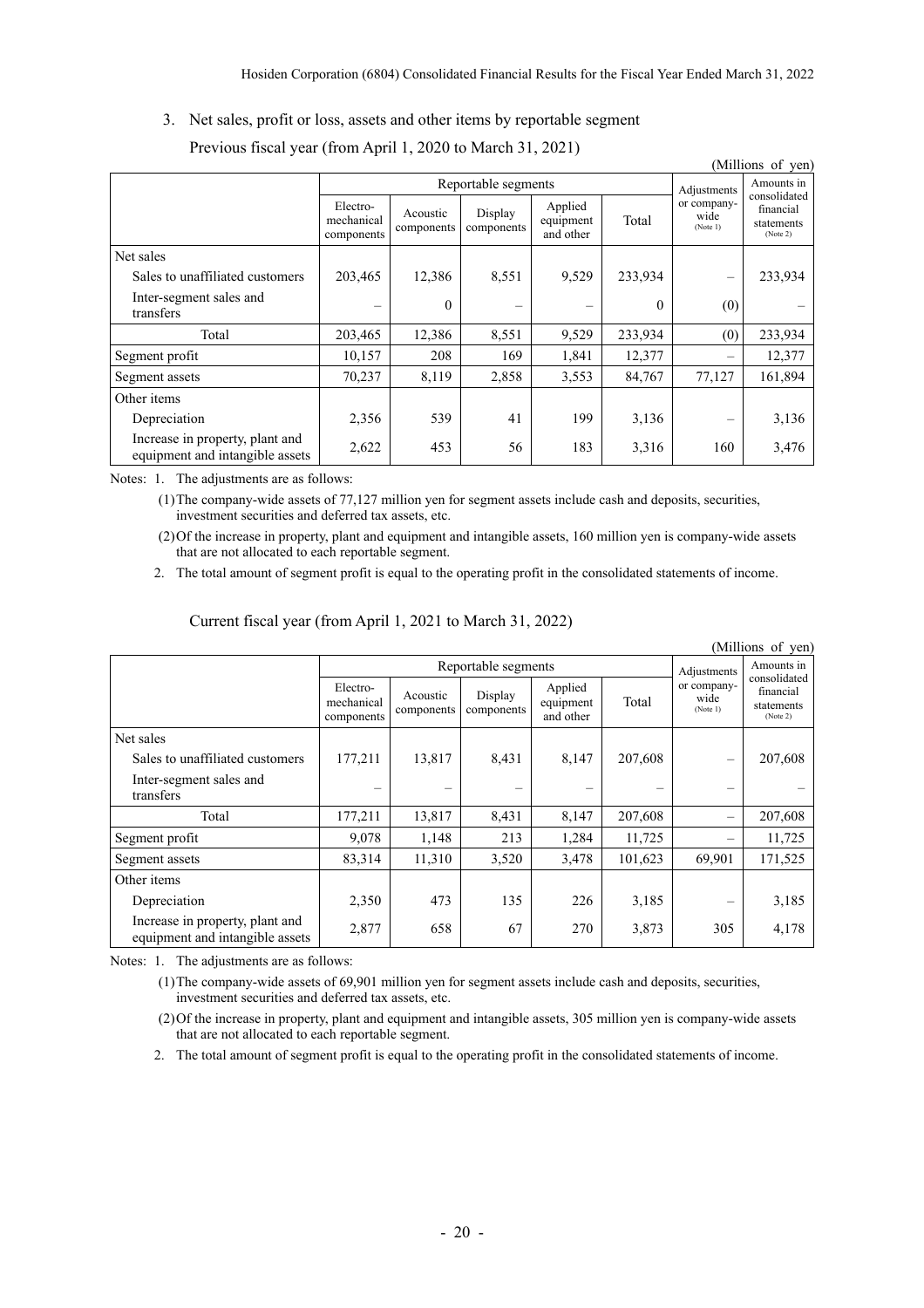### 4. Changes in reportable segments

Effective from the fiscal year under review, the Company has changed its method of measuring net sales and profit (loss) by reportable segment in order to evaluate the performance of each segment more quickly and make management decisions based on more realistic information. The segment information for the previous consolidated fiscal year is presented based on the method according to the new measurement method.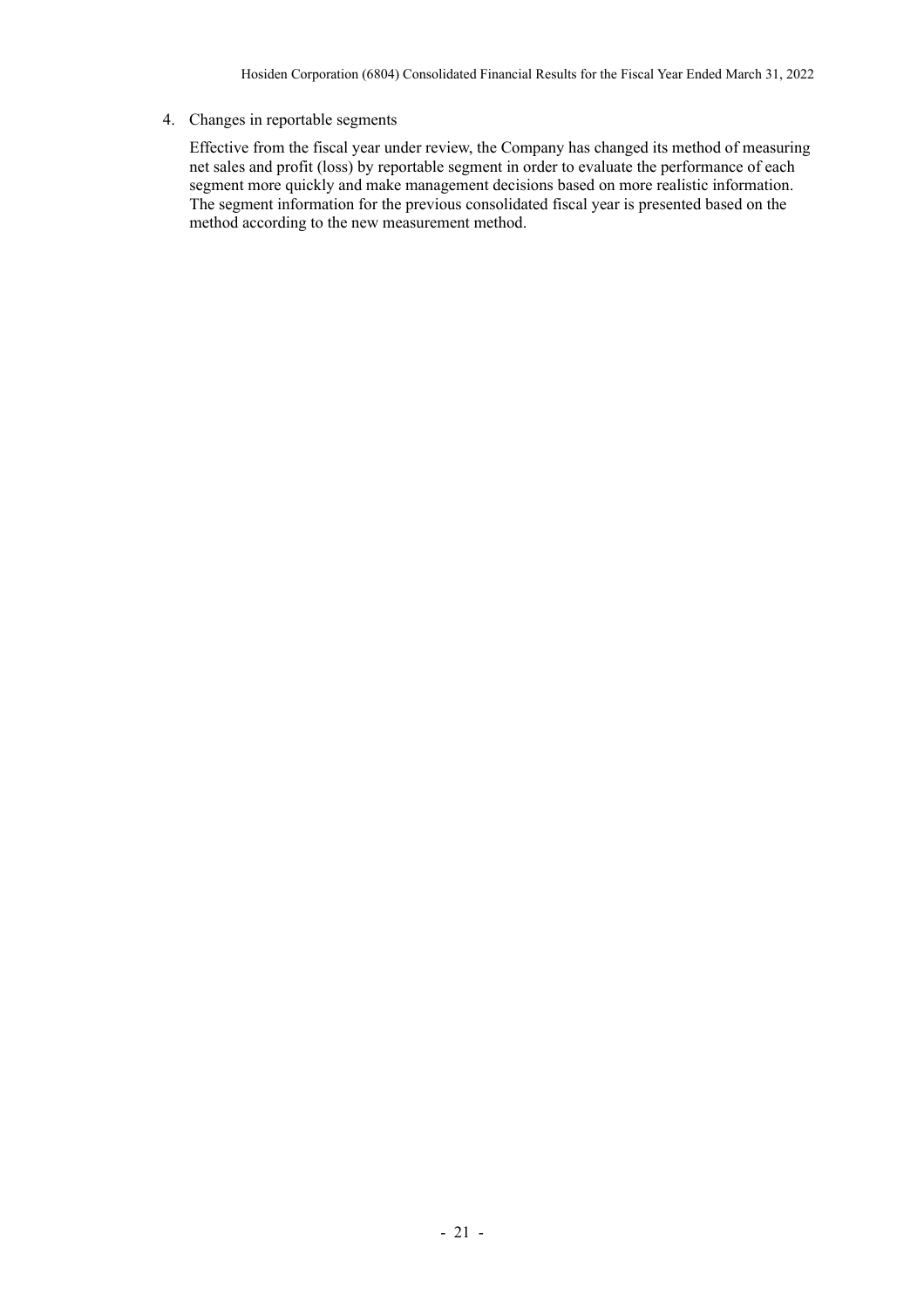### **Per share information**

|                            |                                                                   | Yen)                                                             |
|----------------------------|-------------------------------------------------------------------|------------------------------------------------------------------|
|                            | Previous fiscal year<br>(From April 1, 2020<br>to March 31, 2021) | Current fiscal year<br>(From April 1, 2021<br>to March 31, 2022) |
| Net assets per share       | 1,935.14                                                          | 2,175.11                                                         |
| Basic earnings per share   | 178.70                                                            | 211.57                                                           |
| Diluted earnings per share | 166.28                                                            | 196.32                                                           |

Note: The basis for calculation is as follows.

### 1. Basic earnings per share and diluted earnings per share

|                                                                                                                                                        | Previous fiscal year<br>(From April 1, 2020<br>to March 31, 2021) | Current fiscal year<br>(From April 1, 2021<br>to March 31, 2022) |  |
|--------------------------------------------------------------------------------------------------------------------------------------------------------|-------------------------------------------------------------------|------------------------------------------------------------------|--|
| (1) Basic earnings per share                                                                                                                           |                                                                   |                                                                  |  |
| Profit attributable to owners of<br>parent (Millions of yen)                                                                                           | 10,338                                                            | 11,901                                                           |  |
| Amount not attributable to<br>common shareholders (Millions<br>of yen)                                                                                 |                                                                   |                                                                  |  |
| Profit attributable to owners of<br>parent relating to common shares<br>(Millions of yen)                                                              | 10,338                                                            | 11,901                                                           |  |
| Average number of common<br>shares outstanding during the<br>period (Thousands of shares)                                                              | 57,856                                                            | 56,255                                                           |  |
| (2) Diluted earnings per share                                                                                                                         |                                                                   |                                                                  |  |
| Adjustment to profit attributable<br>to owners of parent (Millions of<br>yen)                                                                          | (14)                                                              | (14)                                                             |  |
| (Of which, amortization amount<br>of bonds discount and expenses<br>(after deducting the tax-<br>equivalent amount)) <sup>*</sup> (Millions<br>of yen) | [(14)]                                                            | [(14)]                                                           |  |
| Increase in common shares<br>(Thousands of shares)                                                                                                     | 4,231                                                             | 4,294                                                            |  |
| Overview of potential shares that<br>were not included in the calculation<br>of diluted earnings due to lack of a<br>dilutive effect                   |                                                                   |                                                                  |  |

Note: This represents the amortization amount (after deducting the tax-equivalent amount) relating to the difference occurred due to the issuance of bonds at the value higher than the face value.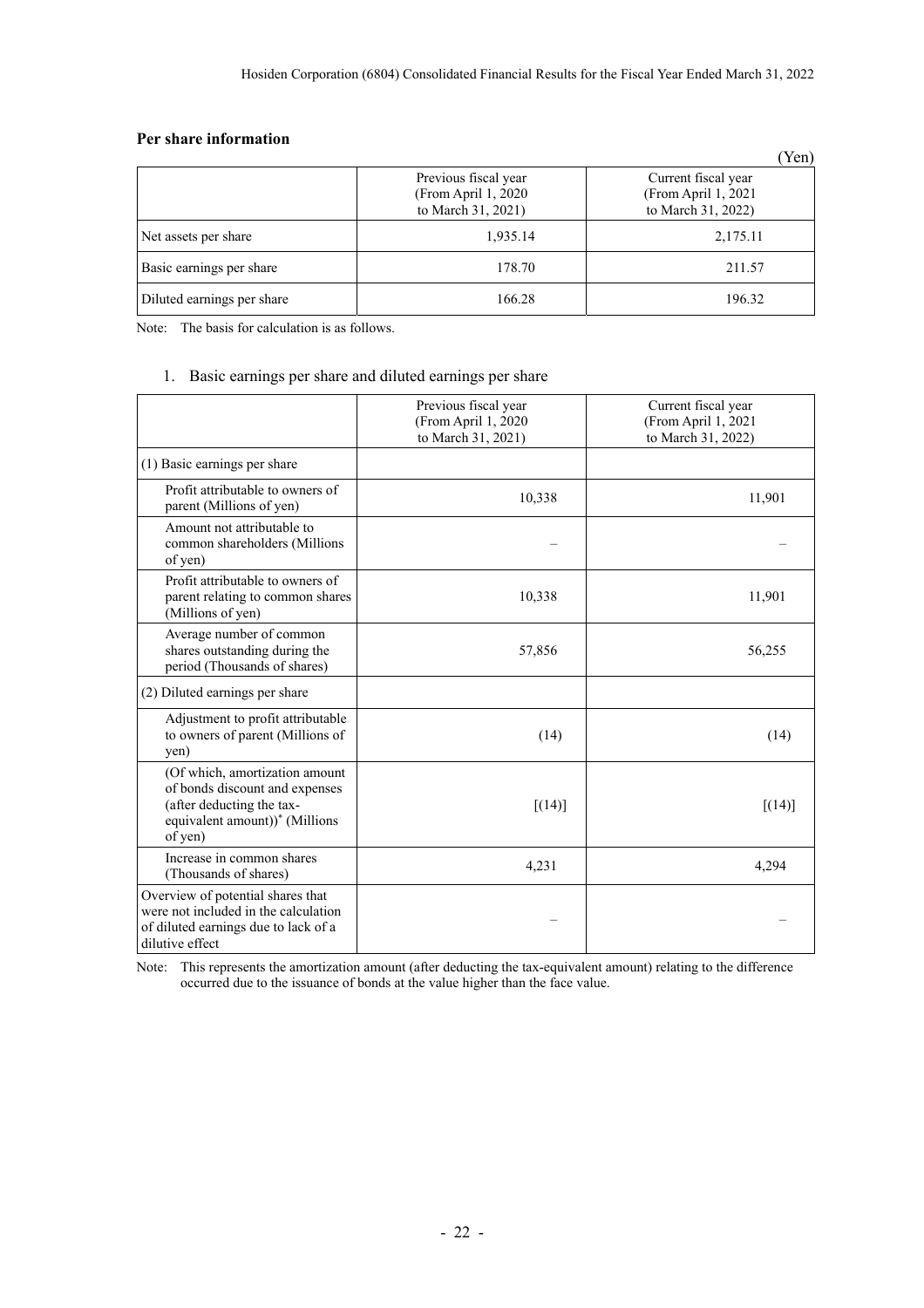# 2. Net assets per share

|                                                                                                               | Previous fiscal year-end<br>(March 31, 2021) | Current fiscal year-end<br>(March 31, 2022) |  |
|---------------------------------------------------------------------------------------------------------------|----------------------------------------------|---------------------------------------------|--|
| Total net assets (Millions of yen)                                                                            | 109,250                                      | 119,533                                     |  |
| Amount to be deducted from total net<br>assets (Millions of yen)                                              |                                              |                                             |  |
| Year-end net assets relating to<br>common shares (Millions of yen)                                            | 109,250                                      | 119,533                                     |  |
| Number of year-end common shares<br>used for the calculation of net assets<br>per share (Thousands of shares) | 56,456                                       | 54,955                                      |  |

# **Significant subsequent events**

None applicable.